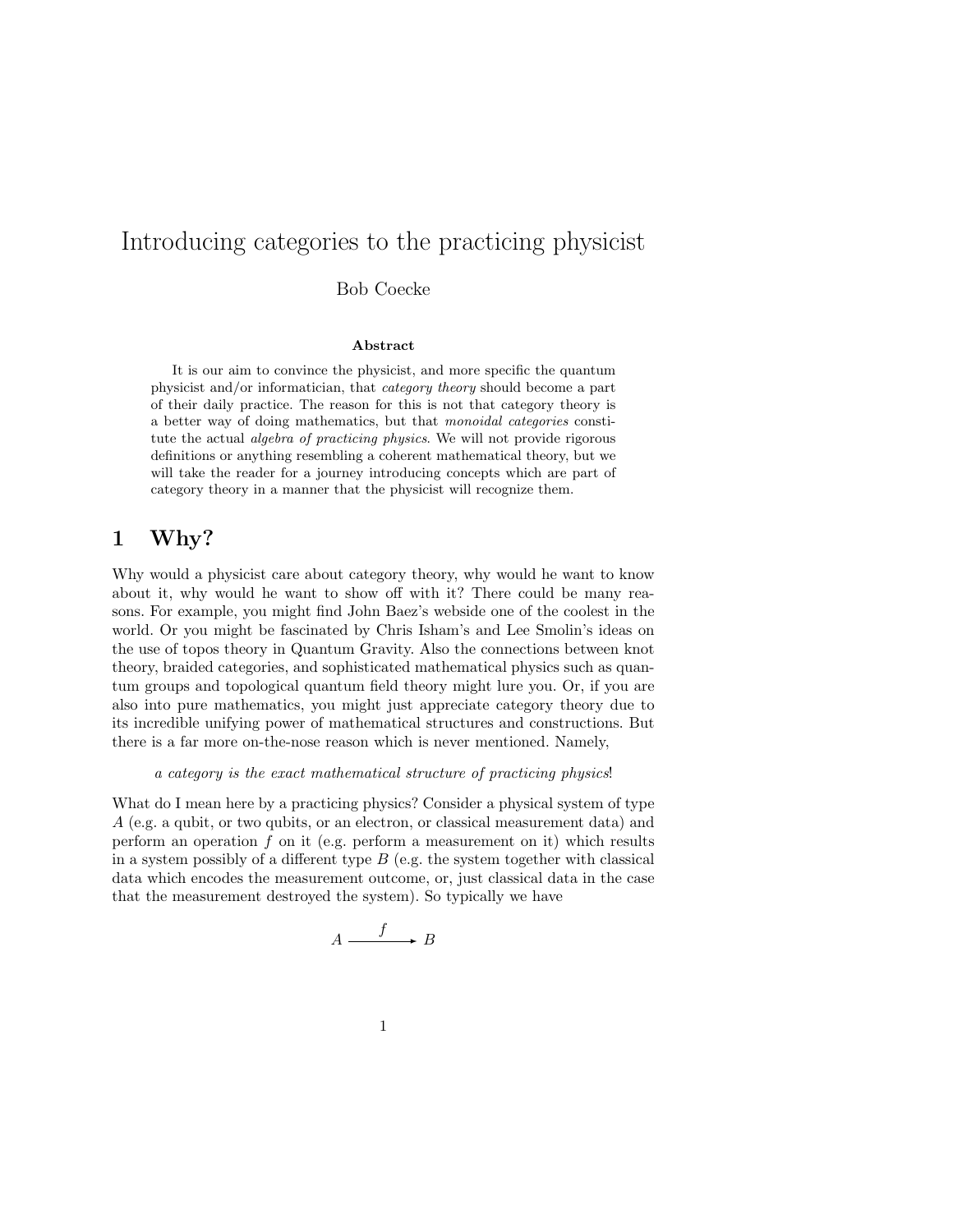where  $A$  is the initial type of the system,  $B$  is the resulting type, and  $f$  is the operation. One can perform an operation

$$
B \xrightarrow{g} C
$$

after f since the resulting type  $B$  of f is also the initial type of  $g$ , and we write  $g \circ f$  for the consecutive application of these two operations. Clearly we have  $(h \circ g) \circ f = h \circ (g \circ f)$  since putting the brackets merely adds the superficial data of conceiving two operations as one. If we further set

$$
A \xrightarrow{\phantom{A}1_A} A
$$

for the operation 'doing nothing on a system of type  $A'$  we have

$$
1_B \circ f = f \circ 1_A = f.
$$

Hence we have a *category*! (a concept introduced by Samuel Eilenberg and Saunders Mac Lane in 1945 in [15]) When we also want to be able to conceive two systems A and B as one whole which we will denote by  $A \otimes B$ , and hence also need to consider the compound operations

$$
A\otimes B\stackrel{f\otimes g}{\longrightarrow}C\otimes D
$$

inherited from the operations on the individual systems, then we pass from ordinary categories to a particular case of the 2-dimensional variant of categories called monoidal categories. (a concept introduced by Jean Benabou in 1963 in [8]) We will define these monoidal categories in Section 5.

### 2 What?

The (almost) formally precise definition of a category is the following:

Definition. A *category* C consists of:

- $\bullet$  objects  $A, B, C, \ldots,$
- morphisms  $f, g, h, \ldots \in \mathbf{C}(A, B)$  for each pair  $A, B$ ,
- composition of each  $f \in \mathbf{C}(A, B)$  with each  $g \in \mathbf{C}(B, C)$  resulting in  $g \circ f \in \mathbf{C}(A, C)$  and this composition is such that

$$
(h \circ g) \circ f = h \circ (g \circ f),
$$

• *identity morphisms*  $1_A \in \mathbf{C}(A, A)$  for all A which satisfy

$$
f\circ 1_A=1_B\circ f=f.
$$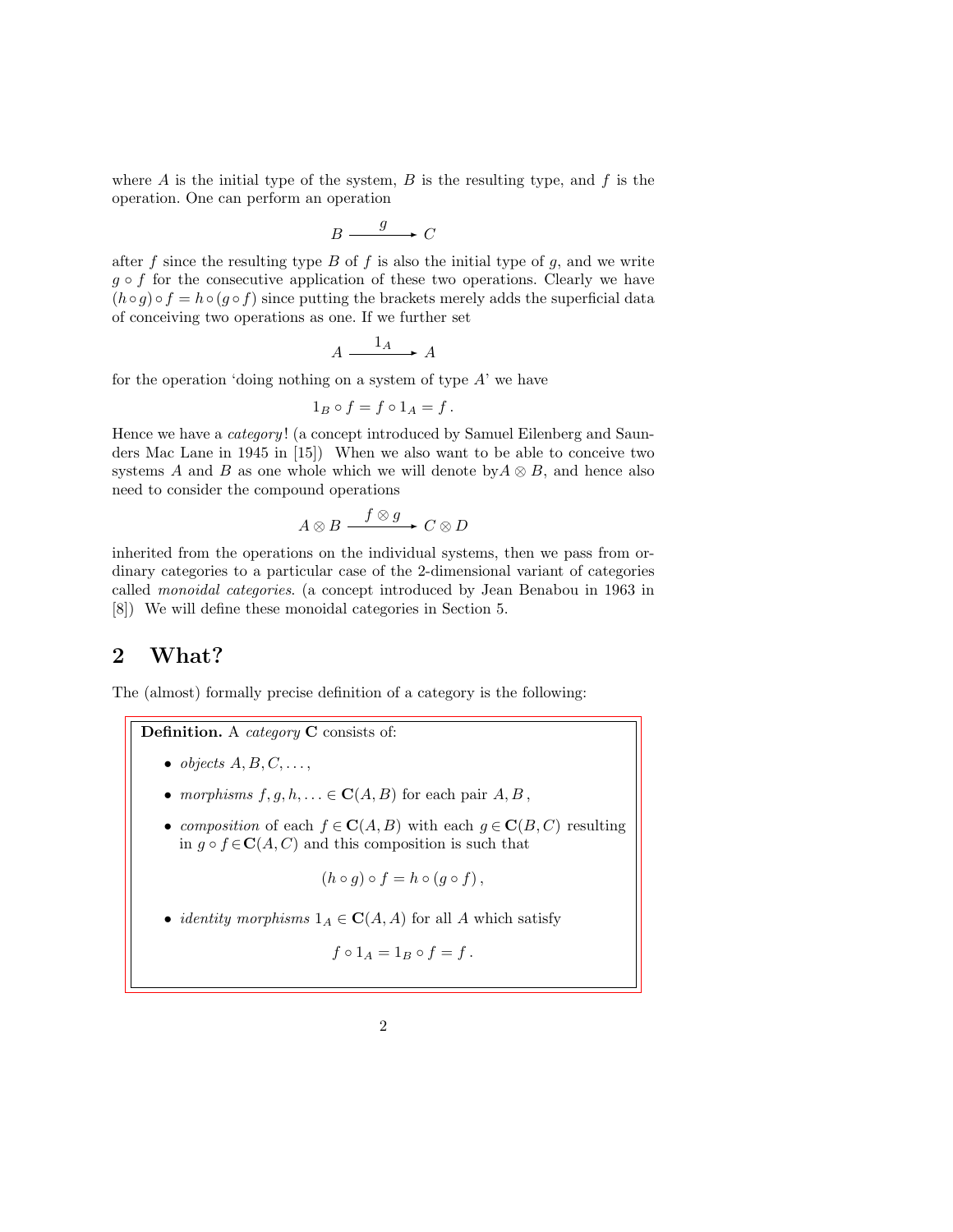For the same operational reasons as discussed above (and which extend to the far more compelling case of monoidal categories as we shall see below), category theory could be expected to play an important role in other fields where operations/processes play a central role e.g. Programing (programs as morphisms) and Logic & Proof Theory (proofs as morphisms), and indeed, in the theoretical counterparts to these fields category theory has become quite common practice cf. the many available textbooks and even undergraduate courses [1].

| LOGIC & PROOF THEORY   PROGRAMMING |            | <b>PHYSICS</b>     |
|------------------------------------|------------|--------------------|
| <b>Propositions</b>                | Data Types | Physical System    |
| Proofs                             | Programs   | Physical Operation |

Unfortunately, the standard existing literature on category theory (e.g. [24]) might not be suitable for the audience we want to address in this draft. Category theory literature typically addresses the (broadminded & modern) pure mathematician and as a consequence the presentations are tailored towards them. The typical examples are various categories of mathematical structures and the main focus is on their similarities in terms of mathematical practice. This tendency started with the paper which marked the official birth of category theory [15] in which Samuel Eilenberg and Saunders Mac Lane observe that the collection of mathematical objects of some given kind/type, when equipped with the maps between them, deserves to be studied in its own right as a mathematical structure since this study entails unification of constructions arising from different mathematical fields such as geometry, algebra, topology, algebraic topology etc.

But sometimes going into the area of pure mathematics can be useful exactly to avoid doing to much mathematics. Indeed, an amazing thing of the particular kind of category theory that we need here is that it formally justifies its own formal absence, in the sense that at an highly abstract level you can prove that proofs of equational statements in the abstract algebra are equivalent to merely drawing and manipulating some intuitive pictures [18, 28]. Look for example to how quite sophisticated quantum mechanical calculations can be simplified thanks to category theory in Kindergarten Quantum Mechanics [13].

#### 3 Where?

They truly are everywhere! But that's exactly where people start to get confused. (if you are not up for a storm of data just skip this section and go to the next one) We consider some examples from mathematics. A group  $G$  is a category with a single object in which every morphism is an isomorphism: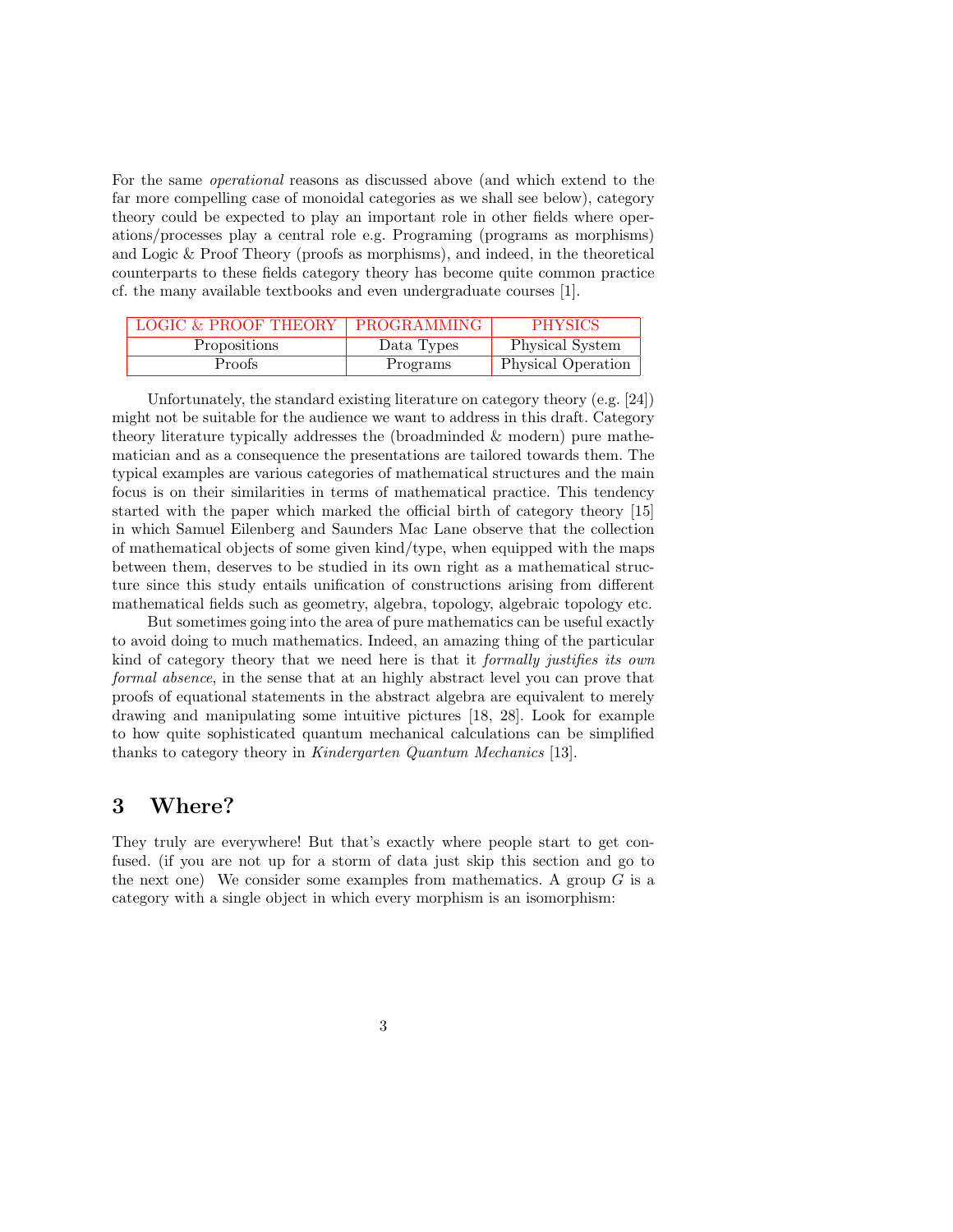**Definition.** A morphism  $f : A \rightarrow B$  is an *isomorphism* (*iso*) if it has an inverse i.e. there exists  $f^{-1}: B \to A$  such that

> $f^{-1} \circ f = 1_A$  and  $f \circ f$  $f \circ f^{-1} = 1_B$ .

A 'group without inverses' is called a monoid and is by definition a category in which there is only one object. Also each partially ordered set  $P$  is a category with the elements of this poset as objects, and whenever  $a \leq b$  we take  $P(a, b)$  to be a singleton, otherwise we take it to be empty. Closedness under composition is guaranteed by transitivity and the identities are provided by reflexivity. Hence a poset is an example of a category with only few morphisms. A preordered set (i.e. 'partial order without anti-symmetry') can be defined as a category in which there is at most one arrow from an object to another one. Still in category theoretic terms, a poset is bounded if it has a terminal and an initial object:

**Definition.** An object  $\top$  is *terminal* if  $\mathbf{C}(A, \top)$  is a singleton for all A. An object  $\perp$  is *initial* if  $\mathbf{C}(\perp, A)$  is a singleton for all A.

It is lattice if it has *products* and *coproducts*, categorical concepts which we will define further below. But on the other hand, we also have the category Group which has groups as objects and group homomorphisms as morphisms, and we can also consider the category Poset which has posets as objects and orderpreserving maps as morphisms. This are two examples of categories with mathematical structure of some kind as objects, and corresponding structure preserving maps as morphisms. Other examples of this sort are topological spaces and continuous maps (Top), vector spaces over K and linear maps (Vec<sub>K</sub>), categories and categorical-structure-preserving maps called functors (Cat), etc.

## 4 Quantum?

We can also consider two distinct categories which both have sets as objects, but one with functions as morphisms denoted by Set and one with relations as morphisms denoted by Rel. While you might think that since both have sets as objects they are quite similar, nothing is less true! As a matter of fact, Rel much more resembles the category of finite dimensional Hilbert spaces and linear maps FdHilb than it resembles Set, and here things really start to get interesting. For example, category theory is able to detect the fact that both vector spaces and relations admit a matrix calculus, respectively over the field K and over the semiring of booleans  $\mathbb{B}^1$ . While technically this involves some more

<sup>&</sup>lt;sup>1</sup>A semiring is a ring in 'without additive inverses'. For a matrix calculus it indeed suffices to be able to add and to multiply scalars, while no substraction is needed.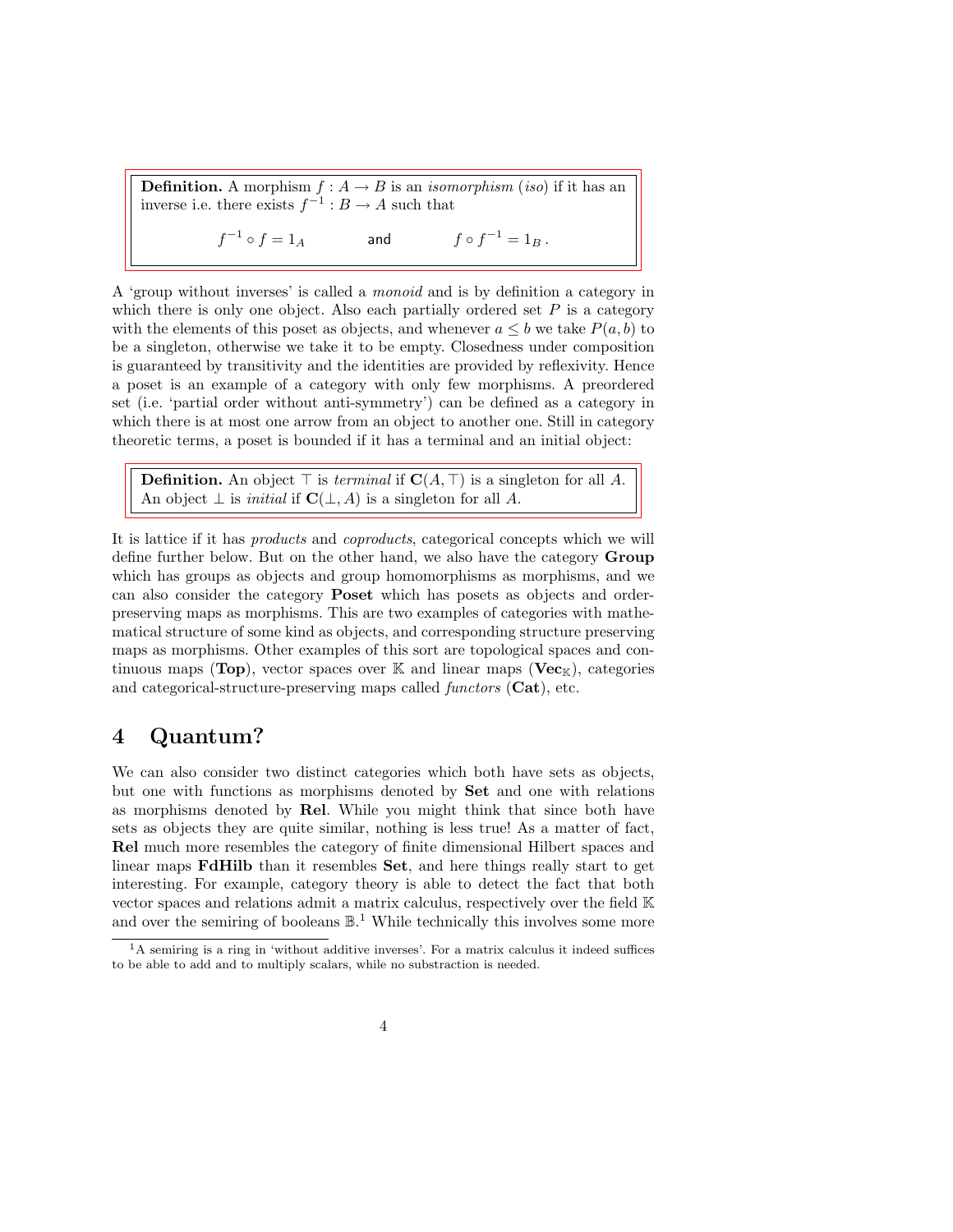sophisticated concepts, we are already able to show that both Rel and FdHilb admit a notion of superposition while Set doesn't. We expose this through the categorical notion of element i.e. a notion of element which exposes itself at the level of morphisms. First note that for any set  $X$  we have a bijection, i.e., categorically, an isomorphism

$$
X \times \{*\} \simeq X \,,
$$

where {∗} is just some singleton set, so we can expect {∗} to play a special role both in Set and Rel. Similarly, in finite dimensional Hilbert spaces we have

$$
\mathcal{H}\otimes\mathbb{C}\simeq\mathcal{H},
$$

so we expect the one-dimensional Hilbert space  $\mathbb C$  to play a special role in  $\mathbf{FdHilb}$ . And indeed, in **Set** we can define  $X$ 's elements as the functions

$$
f_x: \{*\} \to X :: * \mapsto x
$$

since in this way each element  $x \in X$  arises as  $f(*)$  for the function  $f_x : * \mapsto x$ . Analogously in FdHilb we define  $\mathcal{H}'s$  elements as linear maps

$$
f_{|\psi\rangle}:\mathbb{C}\to\mathcal{H}::1\mapsto|\psi\rangle
$$

since by linearity  $f_{|\psi\rangle}(1) = |\psi\rangle$  determines the linear map  $f_{|\psi\rangle}$  completely. By analogy in  $\mathbf{Rel} X$ 's elements are relations

$$
\{*\} \xrightarrow{R} X,
$$

but since relations are 'multi-valued' this means that the elements do not correspond with the elements of X but with the subsets  $Y \subseteq X$ , and one can think of these subsets as superpositions of the singletons. Indeed, setting

$$
Y_i := X
$$
 iff  $i \in Y$  and  $Y_i := \emptyset$  iff  $i \notin Y$ ,

both in FdHilb and Rel we can decompose elements over some notion of bases respectively as

$$
|\psi\rangle = \sum_{i \in X} \psi_i \cdot |i\rangle \qquad \qquad Y = \bigcup_{i \in X} Y_i \cap \{i\}.
$$

Hence the sum becomes a union and the C-valued coefficients become Booleanvalued since  $\{\emptyset, X\} \simeq \mathbb{B}$ , the Booleans. In other words, we can think of the subsets of a set, i.e. the elements in Rel, as being embedded in some vector space: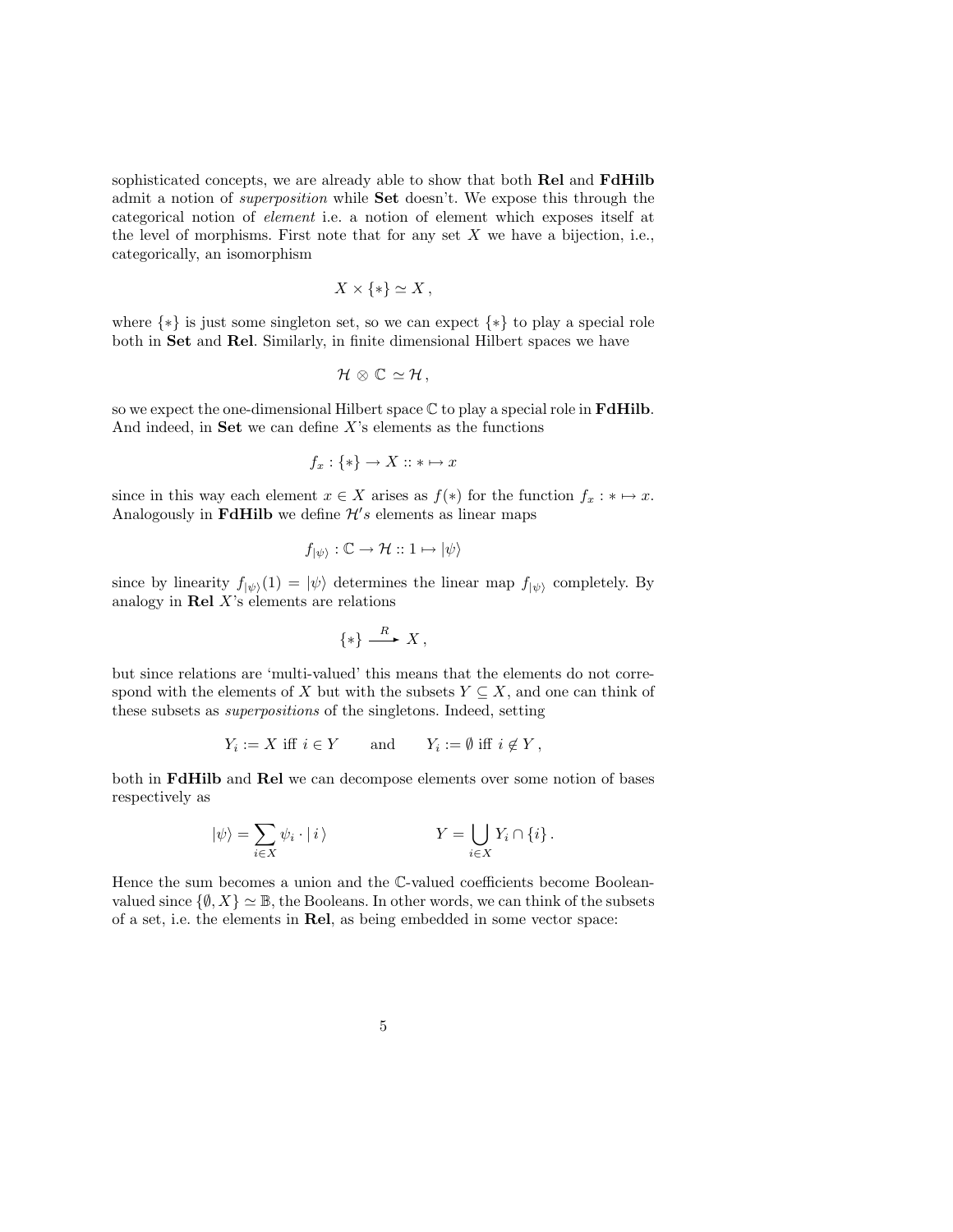

Very crucial in all this is the fact that we considered the cartesian product  $\times$  in Rel and the tensor product  $\otimes$  in FdHilb, while both categories allow to combine their objects in many different other ways (e.g. the direct sum of Hilbert spaces). This shows that it is essential to consider these additional operations as a genuine part of the structure, introducing monoidal structure.

## 5 Which?

The key feature we have seen so far of a category are:

- The structure lives in the space of operations (vs. state space),
- Types enable to distinguish different kinds of systems,
- Composition/application is the primitive ingredient.

We are still missing something crucial. While not officially part of the basic definition of a category, for any 'operational' situation as discussed in Section 1 it is natural to have, besides (temporal) sequential composition, some notion of parallel composition which allows one to consider two distinct entities as one whole (e.g. the tensor product in quantum mechanics). In abstract categorytheoretic terms this means introducing a second dimension.

Definition. A symmetric monoidal category is a category with a symmetric monoidal tensor, that is, an assignment both for pairs of objects and pairs morphisms

$$
(A, B) \mapsto A \otimes B
$$
  

$$
(A \xrightarrow{f} B, C \xrightarrow{g} D) \mapsto A \otimes C \xrightarrow{f \otimes g} B \otimes D
$$

which is *bifunctorioral*, and comes together with *left* & *right unit natural* isos, a symmetry natural iso and an associativity natural iso.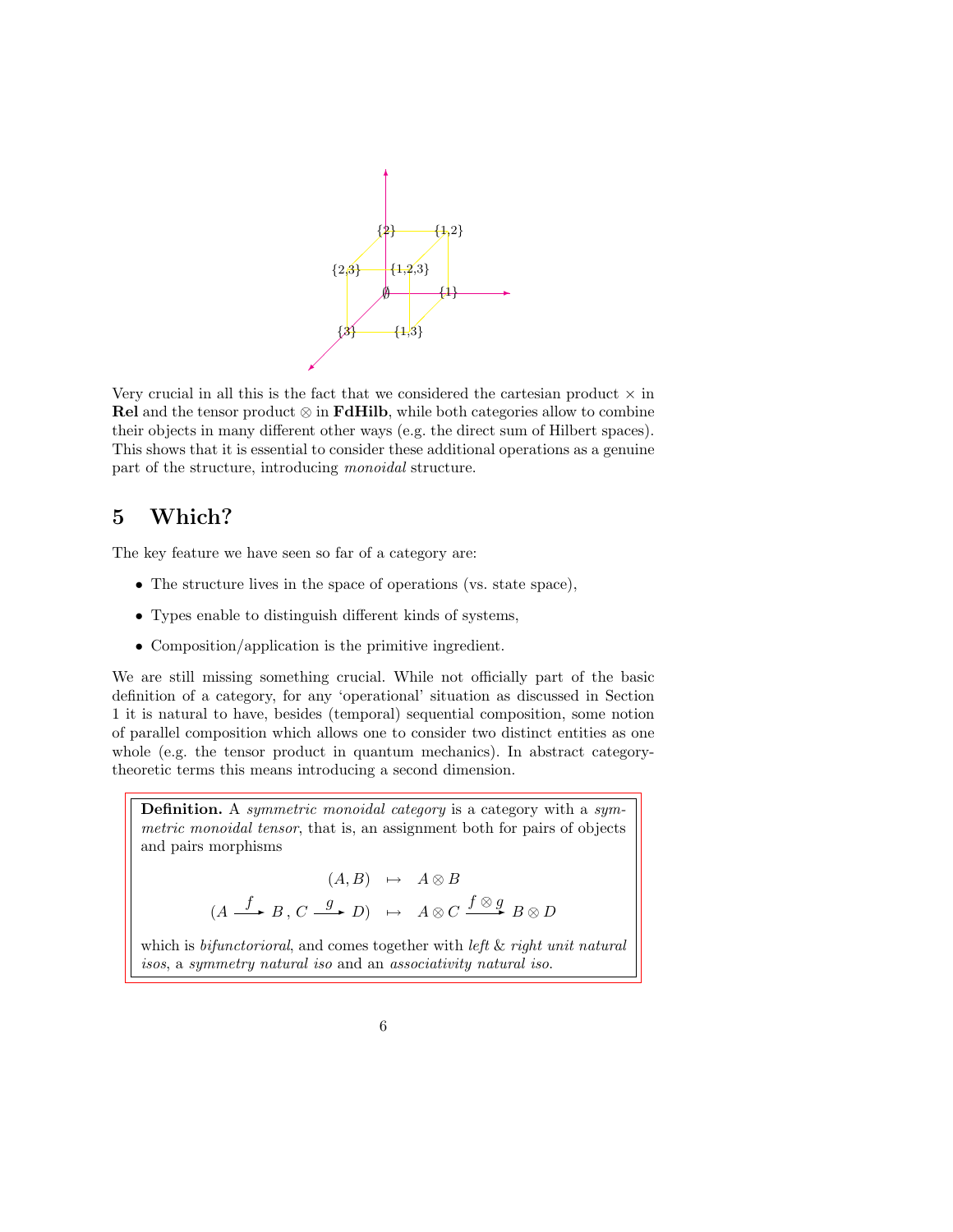So it remains to explain what bifunctoriality and those natural isos stand for.

To this means we depict morphisms (i.e. physical processes) as square boxes, and we label the inputs and outputs of these boxes by *types* which tell on which kind of system these boxes act cf. one qubit,  $n$ -qubits, classical data etc. Sequential composition (in time) is depicted by connecting matching outputs and inputs of these boxes by lines, and parallel composition (cf. tensor) by locating boxes side by side. E.g.  $1_A : A \rightarrow A$ ,  $f : A \rightarrow B$ ,  $g \circ f$  for  $g : B \rightarrow C$ ,  $1_A \otimes 1_B : A \otimes B \to A \otimes B$ ,  $f \otimes 1_C$ ,  $f \otimes g$  for  $f : B \to D$  and  $g : C \to E$ , and  $(f \otimes g) \circ h$  for  $h : A \to B \otimes C$  respectively depict as:



We now show that the requirements 'bifunctoriality' and 'existence and naturality for some special isomorphisms' with respect to the operation 'combining systems' are physically so evidently true that they almost seem redundant. (but as we will see further they do have major implications)

Bifunctoriality. In the graphical language *bifunctoriality* stands for:



Bifunctoriality has a very clear conceptual interpretation: If we apply an operation  $f$  to one system and an operation  $g$  to another system, then the order in which we apply them doesn't matter. Hence bifunctoriality expresses some notion of locality but still allows for the quantum type of non-locality. The above pictorial equation can also be written down in term of a commutative diagram:

$$
A_1 \otimes A_2 \xrightarrow{f \otimes 1_{A_2}} B_1 \otimes A_2
$$
  

$$
1_{A_1} \otimes g \downarrow \qquad \qquad 1_{B_1} \otimes g
$$
  

$$
A_1 \otimes B_2 \xrightarrow{f \otimes 1_{B_2}} B_1 \otimes B_2
$$

which expresses that both *paths* yield the same result. Actually, taking on a relativistic spirit,  $(1 \otimes g) \circ (f \otimes 1) = (f \otimes 1) \circ (1 \otimes g)$  expresses that what is at the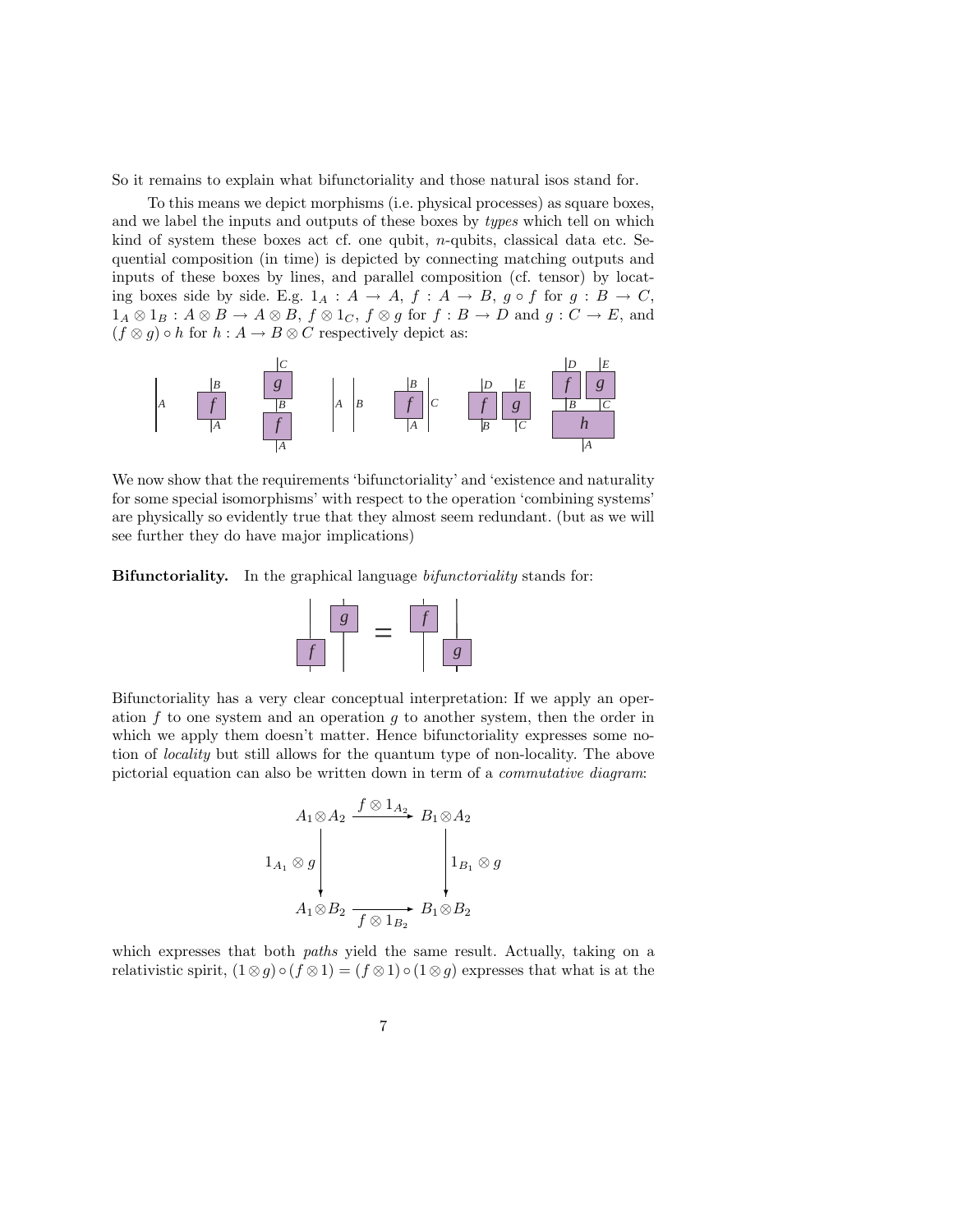left and at the right of the tensor does not temporally compare (cf. are space-like separated) so we can denote them both without any harm by  $f \otimes g$ , and hence assume the slightly more general condition

$$
(g_1 \otimes g_2) \circ (f_1 \otimes f_2) = (g_1 \circ f_1) \otimes (g_2 \circ f_2)
$$

from which it easily follows that

$$
(1 \otimes g) \circ (f \otimes 1) = (1 \circ f) \otimes (g \circ 1) = (f \circ 1) \otimes (1 \circ g) = (f \otimes 1) \circ (1 \otimes g).
$$

This stronger condition was already implicitly present in the picture calculus since the latter explicitly ignores the brackets:



i.e. it doesn't matter if we either first consider the sequential composition or the parallel composition. We read this as: since  $f_1$  is causally before  $g_1$  and  $f_2$  is causally before  $g_2$ , the pair  $(f_1, f_2)$  is causally before  $(g_1, g_2)$  and vice versa, but we do not assume any a priori space-like correlations 'along the tensor'. Finally in addition to the above we also require

$$
1_A \otimes 1_B = 1_{A \otimes B}
$$

for the tensor, which is again self-evident from an operational perspective.

Symmetry and associativity natural isomorphisms. One can think of natural isomorphisms as 'explicitly witnessed' canonical isomorphisms. This is best seen through an example. Consider the following picture:



which, in operational terms, expresses that if we swap the location of two systems then we also have to swap the operations we intend to apply on them in order to get the same result. Diagrammatically it corresponds to commutation of:

$$
\sigma_{A_1, A_2} \begin{pmatrix}\nA_1 \otimes A_2 & \xrightarrow{f \otimes g} B_1 \otimes B_2 \\
\vdots & \vdots & \vdots \\
A_2 \otimes A_1 & \xrightarrow{g \otimes f} B_2 \otimes B_1\n\end{pmatrix}
$$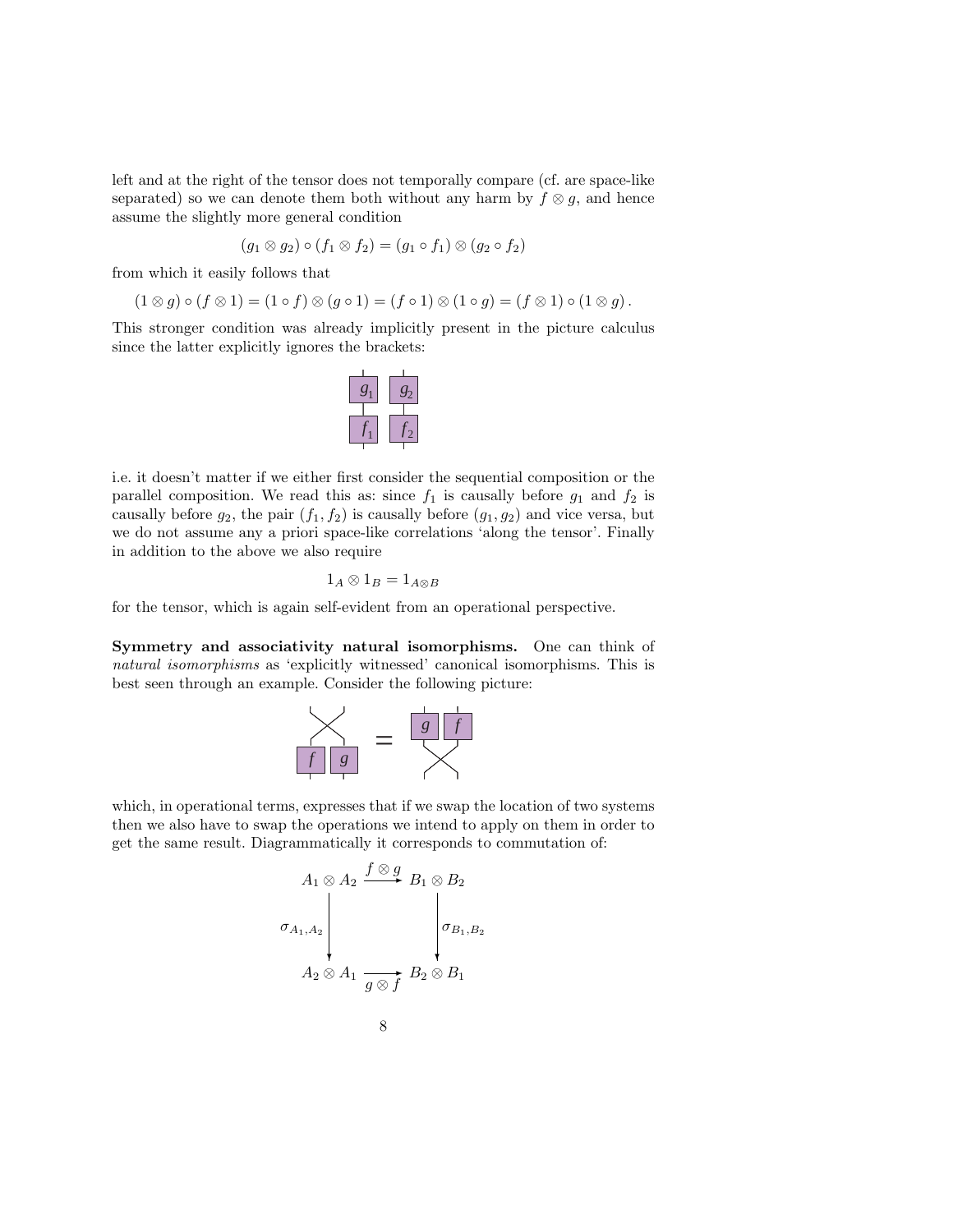and we call the family of isomorphisms  $\{\sigma_{A,B} : A \otimes B \to B \otimes A\}$  which stands for 'swapping the systems' a natural isomorphism. Hence this idea of the existence of morphisms witnessing the fact that two objects are isomorphic is again highly operational. Given two expressions  $\Lambda(-, \ldots, -)$  and  $\Xi(-, \ldots, -)$  using the bifunctor  $(-\otimes -)$ , a (restricted<sup>2</sup>) formal notion of natural isomorphism generalizes in terms of the existence of a family

$$
\{\xi_{A_1,\ldots,A_n}:\Lambda(A_1,\ldots,A_n)\to\Xi(A_1,\ldots,A_n)\}
$$

for which we have commutation of:

$$
\Delta(A_1, \ldots, A_n) \xrightarrow{\Delta(f_1, \ldots, f_n)} \Lambda(B_1, \ldots, B_n)
$$
\n
$$
\xi_{A_1, \ldots, A_n} \downarrow \qquad \qquad \downarrow \xi_{B_1, \ldots, B_n}
$$
\n
$$
\Xi(A_1, \ldots, A_n) \xrightarrow{\Xi(f_1, \ldots, f_n)} \Xi(B_1, \ldots, B_n)
$$
\n
$$
(1)
$$

Analogously to 'swapping', we can consider a notion of associating systems to each other e.g. being in the possession of the same agent or being located 'not to far from each other'. The corresponding natural isomorphism which re-associates systems should obviously satisfy:

$$
(A_1 \otimes A_2) \otimes A_3 \xrightarrow{(f \otimes g) \otimes h} (B_1 \otimes B_2) \otimes B_3
$$
  
\n
$$
\alpha_{A_1, A_2, A_3} \downarrow \qquad \qquad \downarrow \alpha_{B_1, B_2, B_3}
$$
  
\n
$$
A_1 \otimes (A_2 \otimes A_3) \xrightarrow{f \otimes (g \otimes h)} B_1 \otimes (B_2 \otimes B_3)
$$

that is, in a picture,



When abandoning the spatial interpretation of associativity, naturality is still implicitly present in the pictures due to the implicit absence of brackets in:

<sup>2</sup>We will present a much more general notion of natural isomorphism/transformation below ones we have the general notion of morphism of categories at our disposal.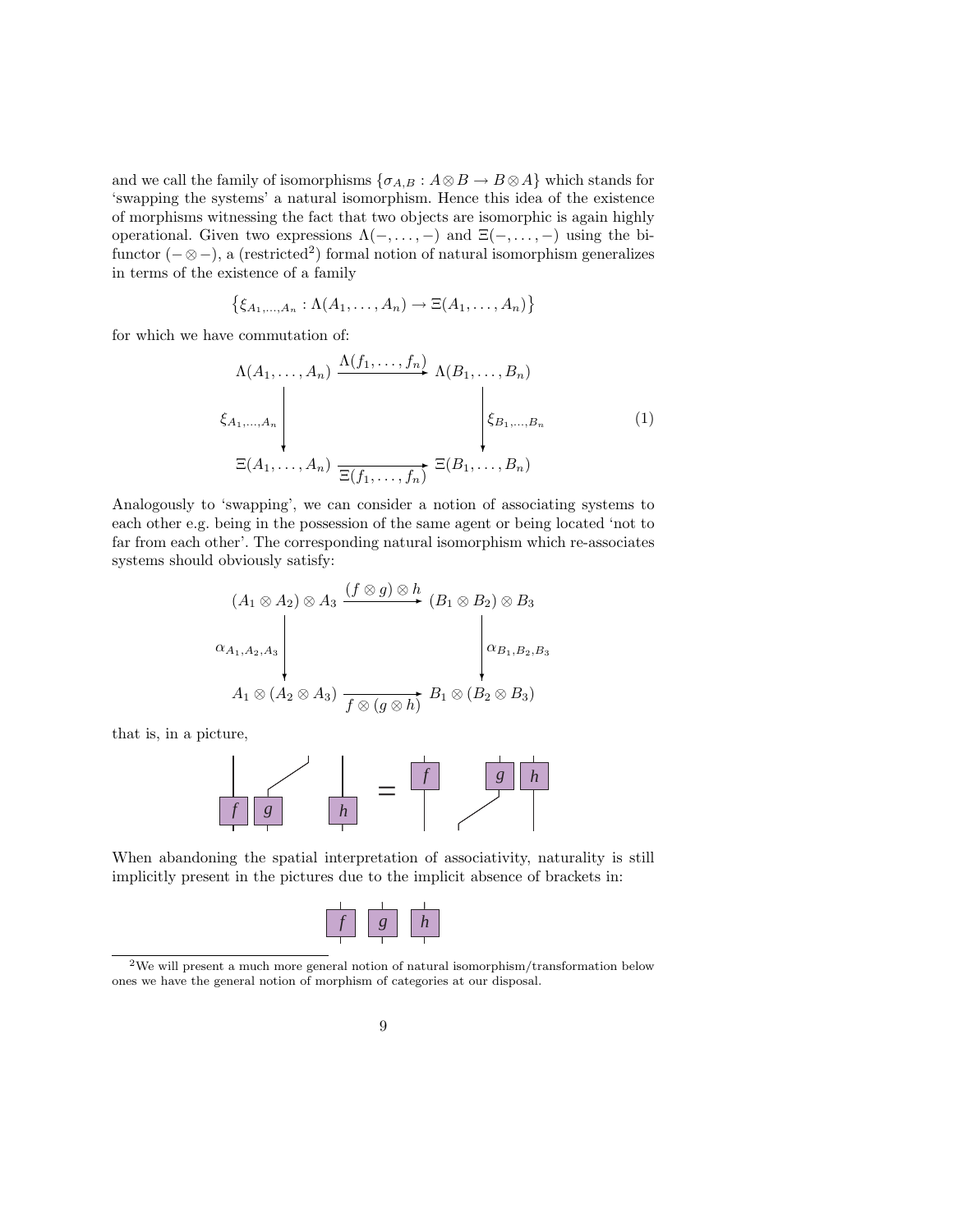i.e. it makes no difference if we either want to conceive the first two systems or the last two systems as one whole. One can of course always choose to have

 $(A_1 \otimes A_2) \otimes A_3 = A_1 \otimes (A_2 \otimes A_3)$  with  $\alpha_{A_1,A_2,A_3}:= 1_{A_1\otimes A_2\otimes A_3}$ 

but in many cases it is very useful to have a non-trivial witness. An example of this is the analysis of quantum teleportation in [2] were it stands for Alice sending a qubit to Bob in the teleportation protocol i.e. 'association' stands for 'spatial colocation':



Unit object and unit natural isomorphisms. Physical operations can destroy a system e.g. measurement of the position of a photon. On the other hand, one can conceive a preparation procedure as the creation of a system from an unspecified source. Therefore it is useful to have an object standing for no system, preparation or state then being of the type  $I \rightarrow A$  and destruction being of the type  $A \rightarrow I$  — in Dirac's notation [14] these respectively are the so-called kets and bras. Clearly, since I stands for 'no system' we have

$$
A \otimes I \simeq A \simeq I \otimes A
$$

and these left  $\mathcal{B}$  right unit natural isomorphisms obviously should satisfy:

$$
\begin{array}{ccc}\nA & \xrightarrow{f} & B \\
\lambda_A & \lambda_B & \lambda_B \\
\hline\nI \otimes A & \xrightarrow{I_1 \otimes f} I \otimes B\n\end{array}\n\qquad\n\begin{array}{ccc}\nA & \xrightarrow{f} & B \\
\downarrow & \downarrow & \downarrow \\
A \otimes I & \xrightarrow{f \otimes I_1} B \otimes I\n\end{array}\n\qquad\n\begin{array}{ccc}\n(B) & \xrightarrow{I_1} B \otimes I\n\end{array}
$$

i.e. introducing nothing should not alter the effect of an operation. In other words, the left & right unit natural isomorphisms allow us to introduce or discard such an extra object at any time. Such an object also comes with a notion of scalar i.e. a morphism of type  $s : I \to I$ . In particular do these scalars arise when post-composing a state with a costate i.e. when we have a bra-ket

$$
\pi \circ \psi : I \xrightarrow{\psi} A \xrightarrow{\pi} I.
$$

As we will see below in Section 6, having such a 'no system'-object has much more striking consequences than one would expect at first. We also introduce a graphical symbol for *states* or *elements*  $\psi : I \to A$  (which are now formally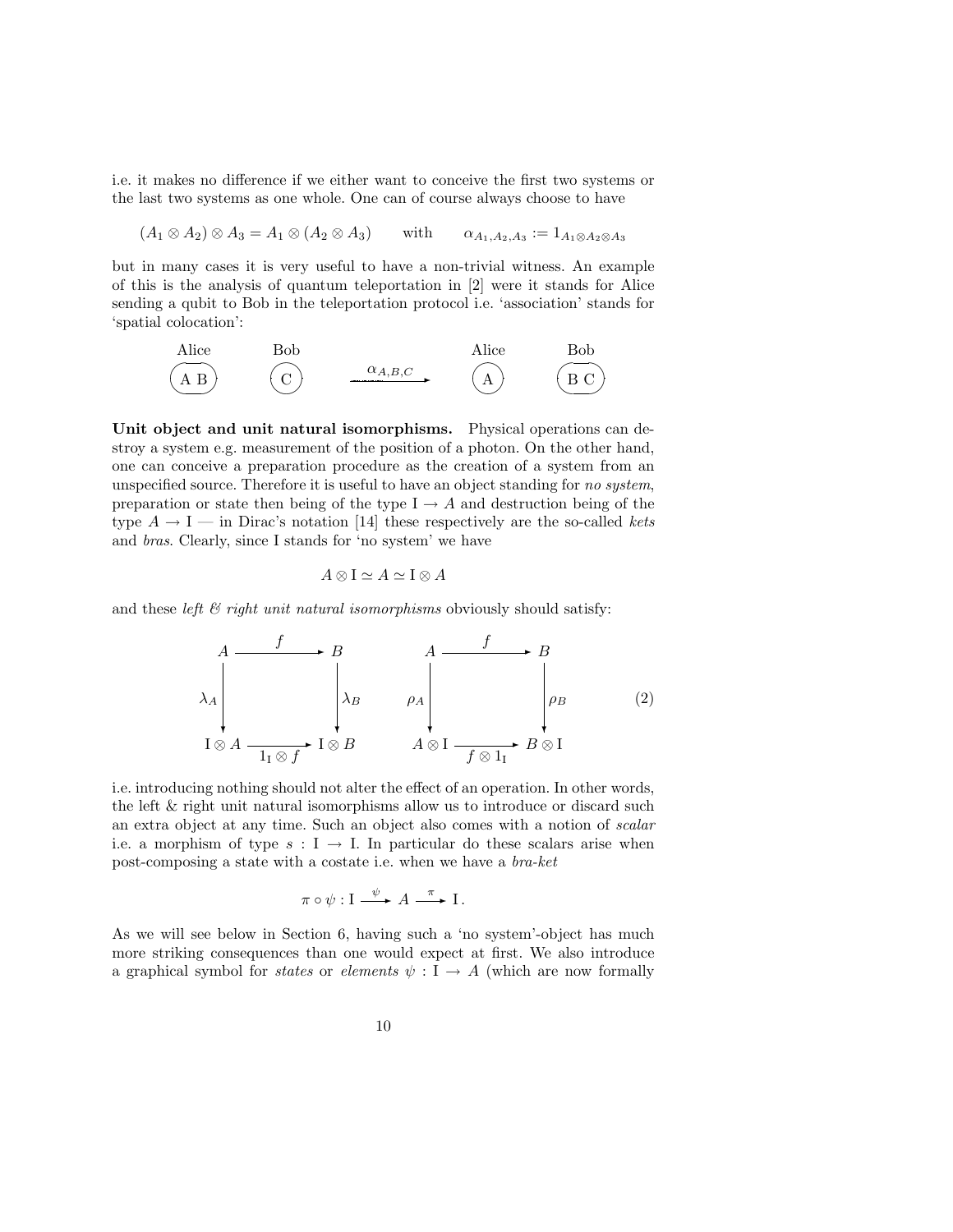defined in the presence of a symmetric monoidal tensor), for *costates*  $\pi : A \to I$ , and for scalars  $s : I \to I$ , of which  $\pi \circ \psi$  is an example:



The above naturality diagram now boils down to:



which rewrites as a diagram as:



and is obtained by pasting diagram (2) with bifunctoriality:

$$
A \xrightarrow{f} B
$$
\n
$$
\lambda_A \qquad \qquad \downarrow A
$$
\n
$$
I \otimes A \xrightarrow{1_I \otimes f} I \otimes B
$$
\n
$$
\psi \otimes 1_A \qquad \qquad Bifunc.
$$
\n
$$
C \otimes A \xrightarrow{1_C \otimes f} C \otimes B
$$

Typical examples of symmetric monoidal categories are  $(\mathbf{Set}, \times)$  and  $(\mathbf{Rel}, \times)$ with  $\{*\}$  as unit object and (**FdHilb**,  $\otimes$ ) with  $\mathbb C$  as unit object — which we already implicitly referred to when discussing the similarities between their respective elements. But there is for example also  $(\mathbf{FdHilb}, \oplus)$  with the 0-dimensional vector space as unit object and  $(Set, +)$  and  $(Rel, +)$  (where  $+$  is the 'disjoint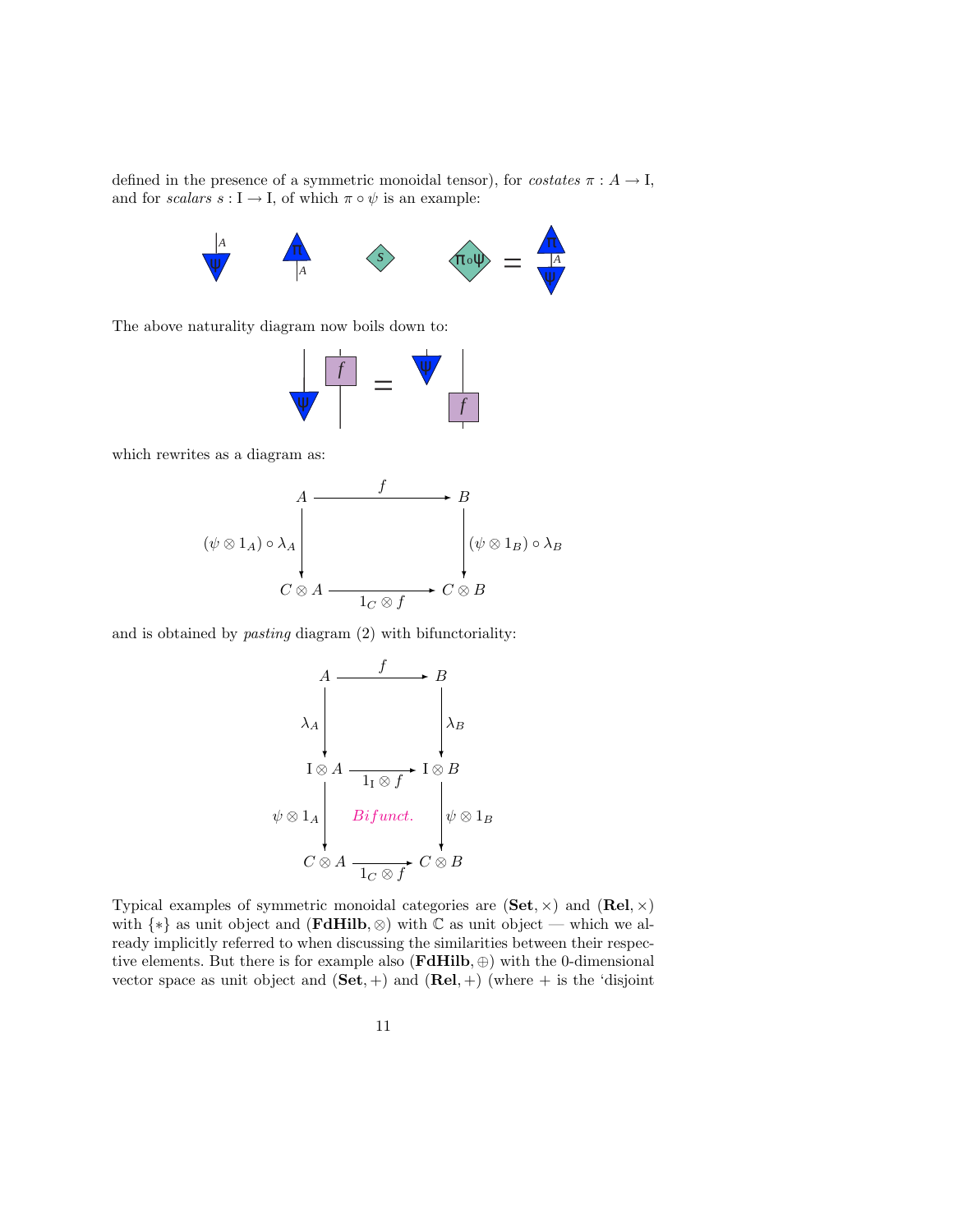union') with the empty set as unit object. Again (**FdHilb**,  $\oplus$ ) and (**Rel**, +) are very similar categorically, but still quite different from  $(\mathbf{Set}, +)$ .

Bases independency. For the particular case of vector spaces over some field K, setting  $A_i = B_i := V_i$  and taking  $f, g, \dots$  to be a change of bases for the corresponding vector space, the general naturality diagram (1) exactly expresses base independency. Hence in the context of vector spaces natural concepts are always bases independent concepts.

Coherence. We want the different natural isomorphisms introduced above to coexist peacefully and for that reason we need to require some coherence conditions e.g.  $\sigma_{I,A} \circ \lambda_A = \rho_A$  and  $\lambda_I = \rho_I$ . We will not spell them out explicitly here. The general theory of coherence in categories is highly non-trivial as a branch of developing category theory (as opposed to using category theory). The reason we mention these coherence conditions here is that the axiomatic algebra of categorical quantumness (see Section 11), somewhat surprisingly, first appeared in the context of coherence theory [20, 21].

Braided categories. One coherence condition for a symmetric monoidal tensor is  $\sigma_{A,B}^{-1} = \sigma_{B,A}$  i.e.  $\sigma_{B,A} \circ \sigma_{A,B} = 1_{A \otimes B}$ , which depicts as:



In braided monoidal categories this is not true anymore, giving rise to braided structure for  $\sigma_{B,A} \circ \sigma_{A,B}$ :



We refer to the web pages by John Baez and the books by Louis Kauffman for prose on this body of mathematics research.

## 6 How much?

So far nothing *quantitative* seems to have been going on here. Not true! Given a category **C** we will call  $\Sigma_A := \mathbf{C}(\mathbf{I}, A)$  the *state space* of system A and  $\mathbb{S} := \mathbf{C}(\mathbf{I}, A)$ the scalar monoid. The scalar monoid in  $(\mathbf{FdHilb}, \otimes)$  is isomorphic to  $\mathbb C$  since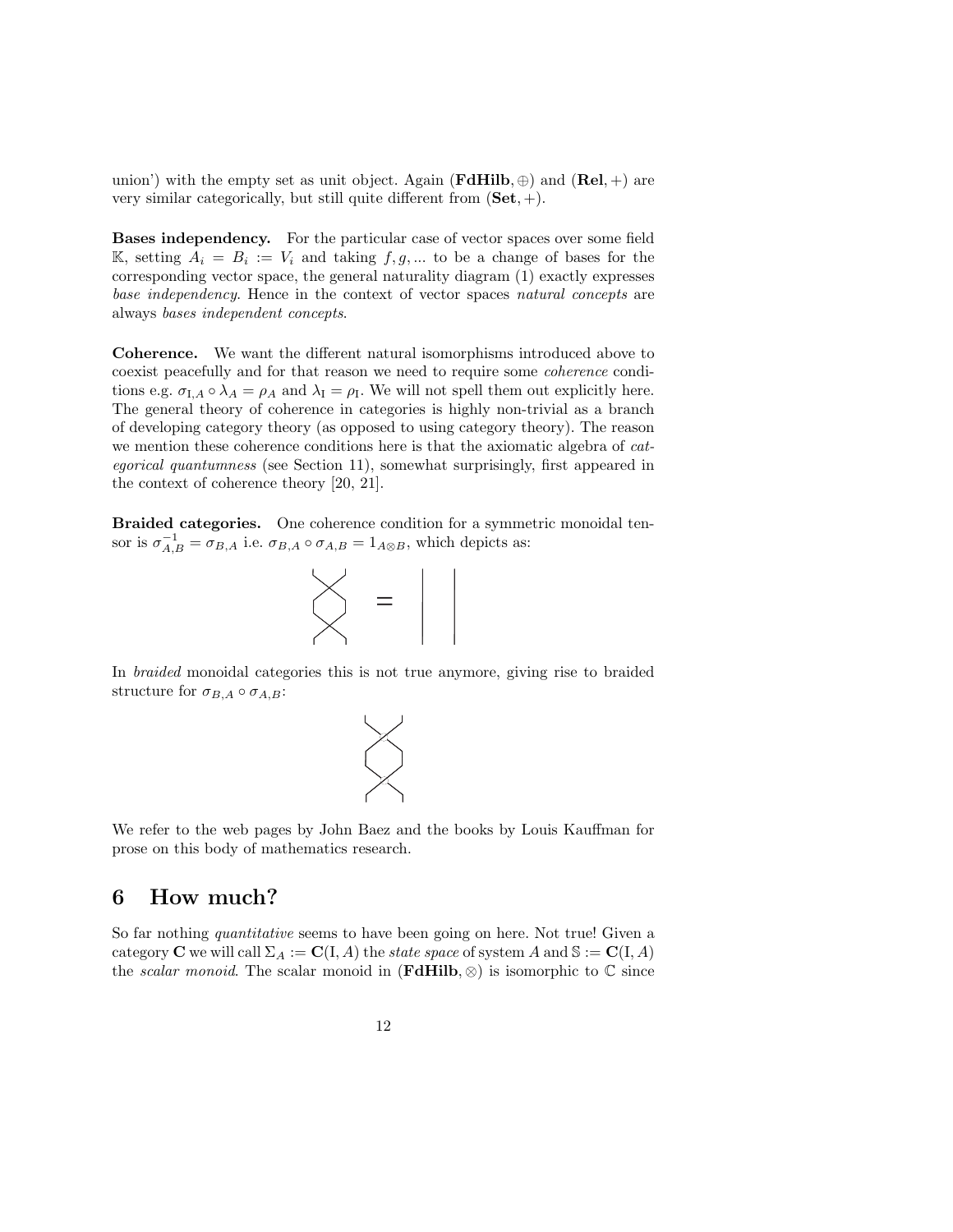any linear map  $s : \mathbb{C} \to \mathbb{C}$  is by linearity completely determined by the image of  $1 \in \mathbb{C}$ . Those in  $(\text{Rel}, \times)$  are the Booleans, since there are two relations from a singleton to itself, the identity and the empty relation. A remarkable result is that the scalar monoid is always commutative  $[21]$  — the big diagram below is indeed a proof, which uses bifunctoriality, left & right unit naturality and  $\lambda_I = \rho_I$ :



This is quite a surprising result. From the very evident operationally motivated assumptions on compoundness we obtain something as strong as a requirement of commutation. This for example implies that if we would want to vary quantum theory by changing the underlying field of the vector space we need to stay commutative, excluding quaternionic quantum mechanics [16]. But there is much more. The left-hand-side of the above diagram expresses

$$
s \circ t = \mathrm{I} \xrightarrow{\simeq} \mathrm{I} \otimes \mathrm{I} \xrightarrow{s \otimes t} \mathrm{I} \otimes \mathrm{I} \xrightarrow{\simeq} \mathrm{I}.
$$

We generalize this and define *scalar multiplication* as

$$
s \bullet f := A \xrightarrow{\simeq} A \otimes I \xrightarrow{f \otimes s} B \otimes I \xrightarrow{\simeq} B
$$

given a scalar s and any morphism f. We think of  $s \bullet$  – as being a (probabilistic) weight which is attributed to the operation  $f$ . One can prove that (e.g. [12])

$$
(s \bullet f) \circ (t \bullet g) = (s \circ t) \bullet (f \circ g) \quad \text{and} \quad (s \bullet f) \otimes (t \bullet g) = (s \circ t) \bullet (f \otimes g)
$$

i.e. diamonds can move around freely in 'time' and 'space':

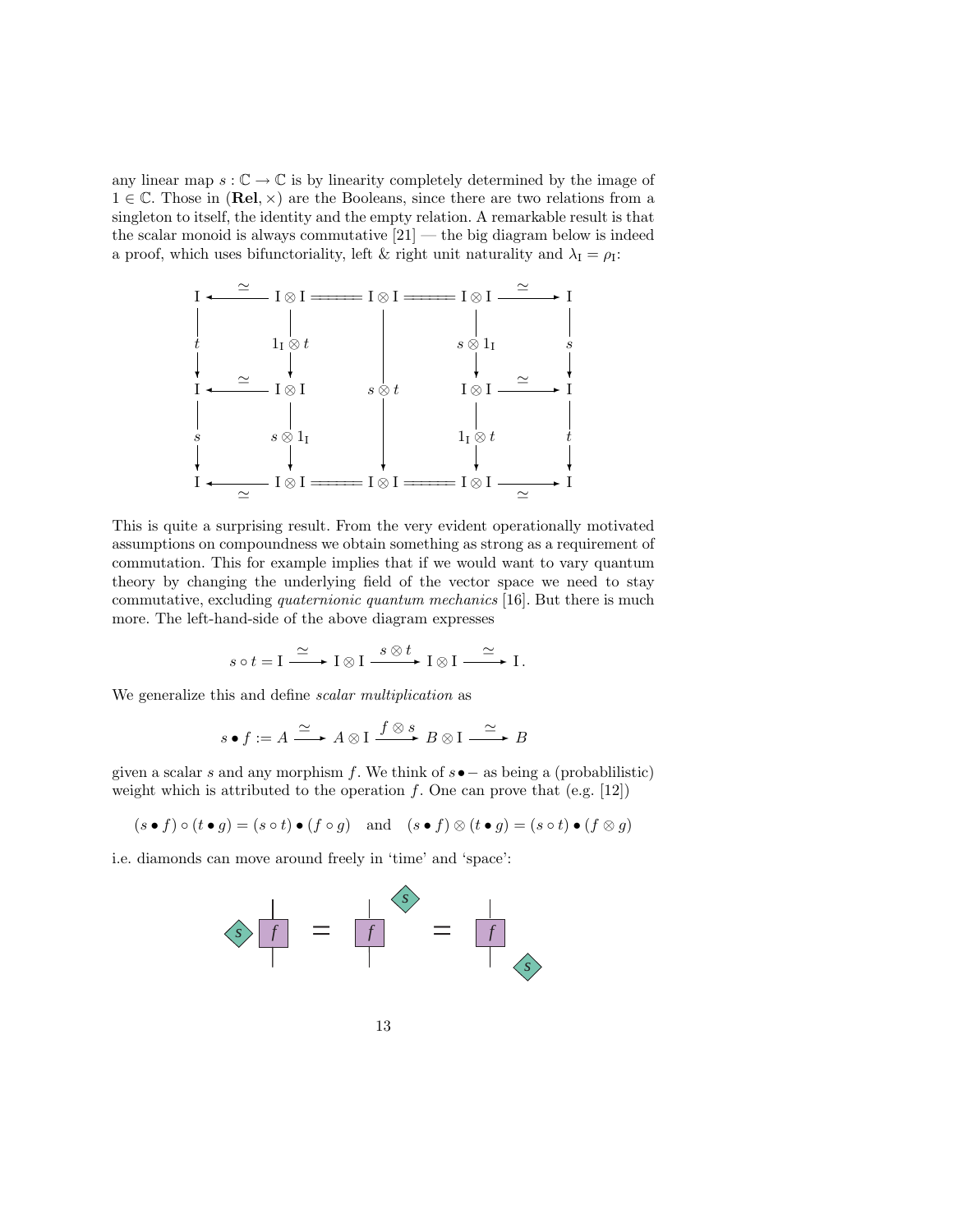One can also show that states and costates satisfy a similar property (e.g. [12])

$$
\psi \circ \pi = A \xrightarrow{\simeq} I \otimes A \xrightarrow{\psi \otimes \pi} B \otimes I \xrightarrow{\simeq} B
$$

what results in:



Conclusively, at the very basic level of monoidal categories we get a quantitative notion of value for free, encoded as scalars (provided the scalar monoid itself is non-trivial), and which arises when a state meets a costate, that is, in Dirac's terminology, when a ket meets a bra.

#### 7 Key categorical concepts

The above introduced notions of bifunctoriality and natural iso are instances of the key categorical concepts called functor and natural transformation. In Eilenberg-Mac Lane functors were introduced as morphisms between categories while natural transformations were introduced as morphisms between functors.

**Definition.** A functor  $F : \mathbf{C} \to \mathbf{D}$  is a 'structure preserving map of categories' i.e. it maps an object  $A$  to an object  $FA$ , and a morphism  $A \xrightarrow{f} B$  to a morphism  $FA \xrightarrow{Ff} FB$ , and satisfies  $F(g \circ f) = Fg \circ Ff$  and  $F(1_A) = 1_{FA}$ .

Given a category define a new category  $C \times C$  which has pairs  $(A, B)$  as objects, pairs  $(f, g)$  as morphisms, pairs  $(1_A, 1_B)$  as identities and with composition pairwise defined. Hence a functor  $F : \mathbf{C} \times \mathbf{C} \to \mathbf{C}$  satisfies

$$
F(g_1 \circ f_1, g_2 \circ f_2) = F(g_1 \otimes g_2) \circ (f_1 \otimes f_2).
$$

Setting  $F(-, -) := -\otimes -$  it follows that a *tensor* is indeed a functor, by bifunctoriality. Another example is a group homomorphism which turns out to be a functor of groups since functoriality implies preservation of inverses:

$$
a^{-1} \cdot a = e = a \cdot a^{-1} \Rightarrow F(a^{-1} \cdot a) = Fe = F(a \cdot a^{-1})
$$
  
 $\Rightarrow F(a^{-1}) \cdot Fa = e = Fa \cdot F(a^{-1})$   
 $\Rightarrow (Fa)^{-1} = F(a^{-1}).$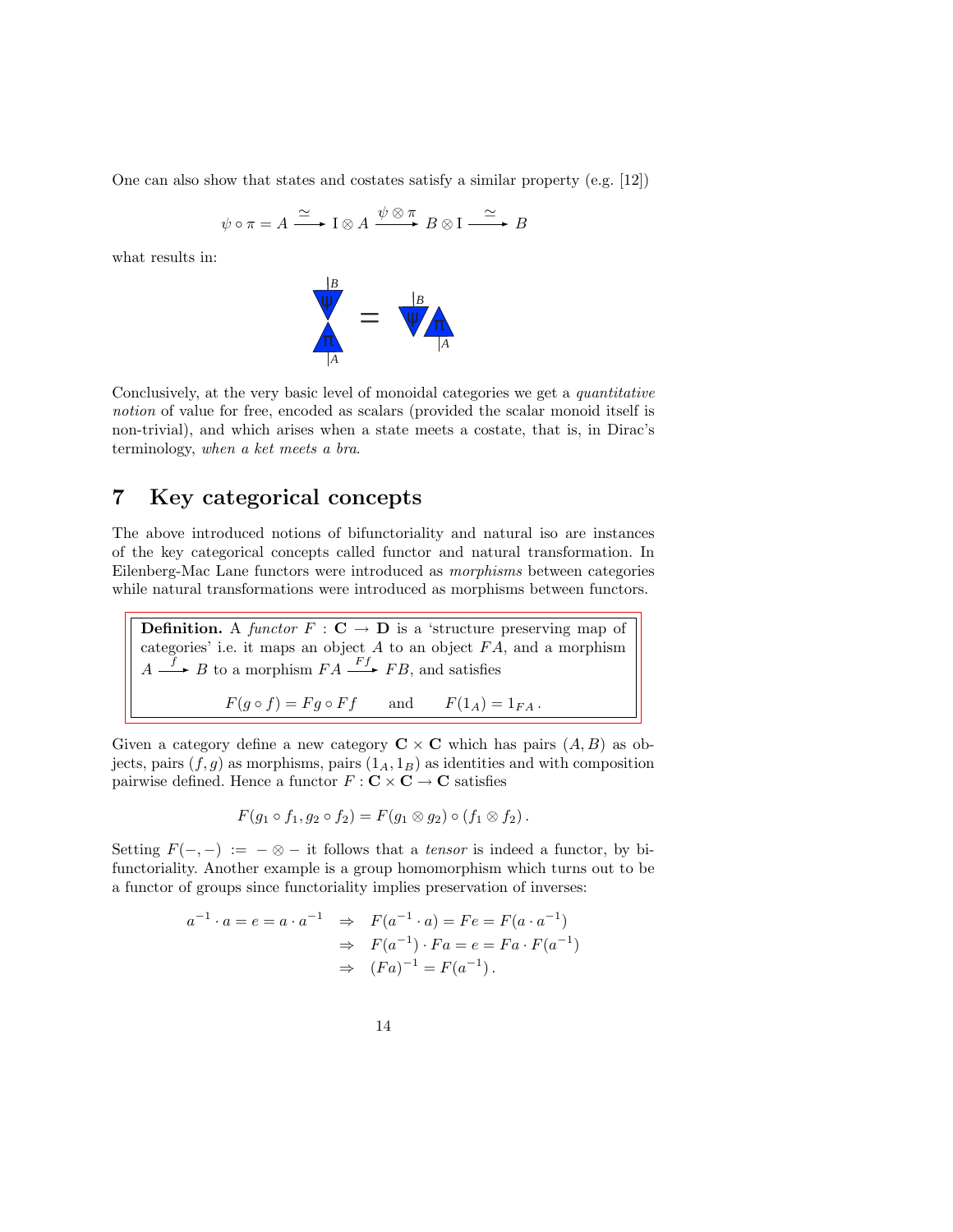This is the case because an inverse is a categorical property.

**Definition.** Given two functors  $F, G : \mathbb{C} \to \mathbb{D}$  a natural transformation  $\xi : F \Rightarrow G$  is a family  $\{\xi_A : FA \to GA\}_A$  of morphisms in **D** such that for all morphisms  $f : A \to B$  in **C** we have commutation of  $FA \xrightarrow{Ff} FB$  $\xi_A$  $\xi_B$ 

GA ❄  $\overrightarrow{Gf}$   $\overrightarrow{GB}$ ❄

The symmetry isomorphism is indeed a special case of this definition for

$$
F: \mathbf{C} \times \mathbf{C} \to \mathbf{C} :: \begin{cases} (A, B) & \mapsto & A \otimes B \\ (f, g) & \mapsto & f \otimes g \end{cases}
$$

$$
G: \mathbf{C} \times \mathbf{C} \to \mathbf{C} :: \begin{cases} (A, B) & \mapsto & B \otimes A \\ (f, g) & \mapsto & g \otimes f \end{cases}
$$

While this general definition might be non-intuitive, there are some conceptually highly significant examples of it. A natural diagonal expresses the process of copying. It consists of the family  $\{\Delta_A : A \to A \otimes A\}$ <sub>A</sub> which again for operational reasons obviously has to satisfy

$$
\begin{array}{ccc}\nA & f & B \\
\Delta_A & & \Delta_B \\
A \otimes A & & \Delta_B\n\end{array}
$$

As a consequence, due to the no-cloning theorem for quantum mechanics [30] we can expect that in FdHilb we cannot have a natural diagonal. We can define a map  $\mathcal{H} \to \mathcal{H} \otimes \mathcal{H}$  ::  $|i\rangle \mapsto |i\rangle \otimes |i\rangle$ , but since this map depends on the choice of bases, it cannot be natural. Explicitly, the following diagram does not commute:

$$
\begin{array}{ccc}\n\mathbb{C} & & 1 \mapsto |0\rangle + |1\rangle & & \mathbb{C} \oplus \mathbb{C} \\
1 \mapsto 1 \otimes 1 & & |0\rangle \mapsto |0\rangle \otimes |0\rangle \\
& & & |0\rangle \mapsto |0\rangle \otimes |0\rangle \\
& & & |1\rangle \mapsto |1\rangle \otimes |1\rangle \\
& & \mathbb{C} \simeq \mathbb{C} \otimes \mathbb{C} & & \overline{1 \otimes 1 \mapsto (|0\rangle + |1\rangle) \otimes (|0\rangle + |1\rangle)} & (\mathbb{C} \oplus \mathbb{C}) \otimes (\mathbb{C} \oplus \mathbb{C})\n\end{array}
$$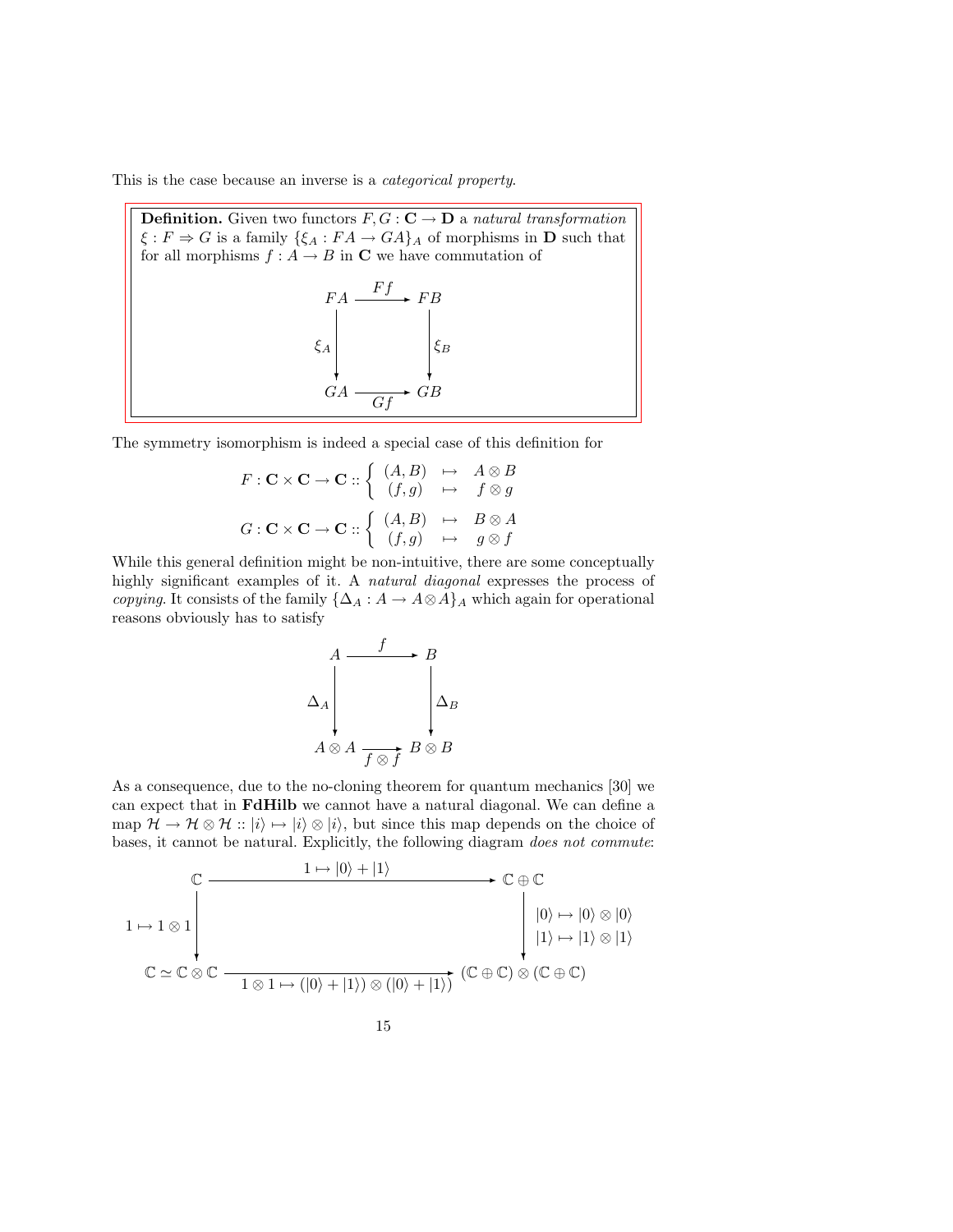since via one path we obtain the Bell-state

$$
1 \mapsto |0\rangle \otimes |0\rangle + |1\rangle \otimes |1\rangle
$$

while via the other path we obtain a *disentangled state* 

$$
1 \mapsto (|0\rangle + |1\rangle) \otimes (|0\rangle + |1\rangle).
$$

Exactly the same phenomenon happens in Rel. Recall that a relation between two sets X and Y is a subset  $R \subseteq X \times Y$  consisting of the pairs which satisfy the relation. Hence the diagonal function

$$
X \to X \times X :: x \mapsto (x, x)
$$

can be written as a relation as

$$
\{(x,(x,x)) \mid x \in X\}.
$$

But this relation is not natural since we have non-commutation of:

$$
\{\ast\} \longrightarrow \{0,1\}
$$
  

$$
\{(*,(*,*)\} \times \{\ast\})
$$
  

$$
\{(*,(*,*)\} \longrightarrow \{0,1\} \times \{(0,0,0), (1,(1,1))\}
$$
  

$$
\{(*,*)\} \longrightarrow \{(*,0),(*,1)\} \times \{(*,0),(*,1)\} \longrightarrow \{0,1\} \times \{0,1\}
$$

since via one path we have

$$
\{(*,(0,0)),(*,(1,1))\}
$$

while the other path yields

$$
\{(*, (0,0)), (*, (0,1)), (*, (1,0)), (*, (1,1))\}.
$$

On the other hand, this example does not carry over to Set since we use relations which are properly multi-valued. In fact, in **Set** we do have a natural diagonal:

$$
x \mapsto (x, x)
$$
\n
$$
x \mapsto (x, x)
$$
\n
$$
X \times X
$$
\n
$$
X \times X
$$
\n
$$
x \mapsto (f(x), f(x))
$$
\n
$$
Y \times Y
$$
\n
$$
Y \times Y
$$

and this is a consequence of the high-level fact that in Set the cartesian product is a true product in the categorical sense.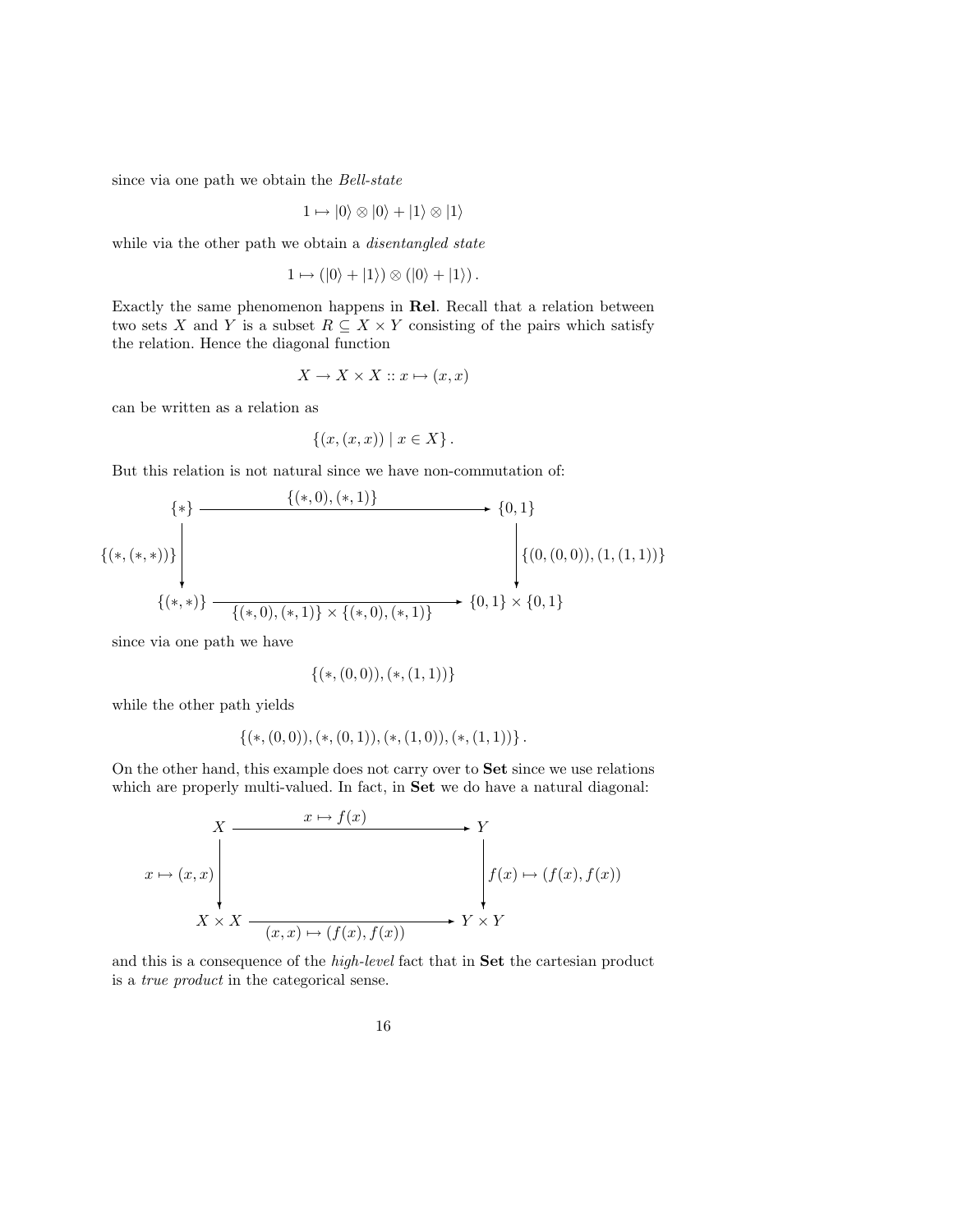**Definition.** A *product* of two objects  $A$  and  $B$  is a triple consisting of an object and a pair of operations called projections

$$
(A \sqcap B , p_1 : A \sqcap B \to A , p_2 : A \sqcap B \to B)
$$

which are such that for every pair operations  $f: C \to A$  and  $g: C \to B$ there exists a unique operation  $h$  such that we have commutation of:



The uniqueness of  $h: C \to A \sqcap B$  is usually referred to as the *universal property* of the product. But we can reformulate this definition in a manner which gives it a more direct operational significance in terms of pairing and unpairing metaoperations.

**Definition.** A *product* of two objects A and B is a triple consisting of an object and a pair of operations called projections

$$
(A \sqcap B , p_1 : A \sqcap B \to A , p_2 : A \sqcap B \to B)
$$

together with pairing and unpairing operations

$$
[-,-]: \mathbf{C}(C,A) \times \mathbf{C}(C,B) \to \mathbf{C}(C,A \sqcap B)
$$
  
\n
$$
p_1 \circ -: \mathbf{C}(C,A \sqcap B) \to \mathbf{C}(C,A) \qquad p_2 \circ -: \mathbf{C}(C,A \sqcap B) \to \mathbf{C}(C,B)
$$
  
\nwhich are such that  
\n
$$
[p_1 \circ h, p_1 \circ h] = h \qquad p_1 \circ [f,g] = f \qquad p_2 \circ [f,g] = g.
$$

The three required equalities essentially say that pairing and unpairing are each other inverse as meta-operations i.e. they allow each operation of type  $C \to A \times B$ to be transformed in a pair of operations of respective types  $C \rightarrow A$  and  $C \rightarrow B$ and vice versa. If one has such a product structure than one always has a natural diagonal and provide a notion of copying. Moreover, also the projections are natural and can be interpreted as a natural notion of deleting. (cf. the no-deleting theorem in quantum mechanics [25])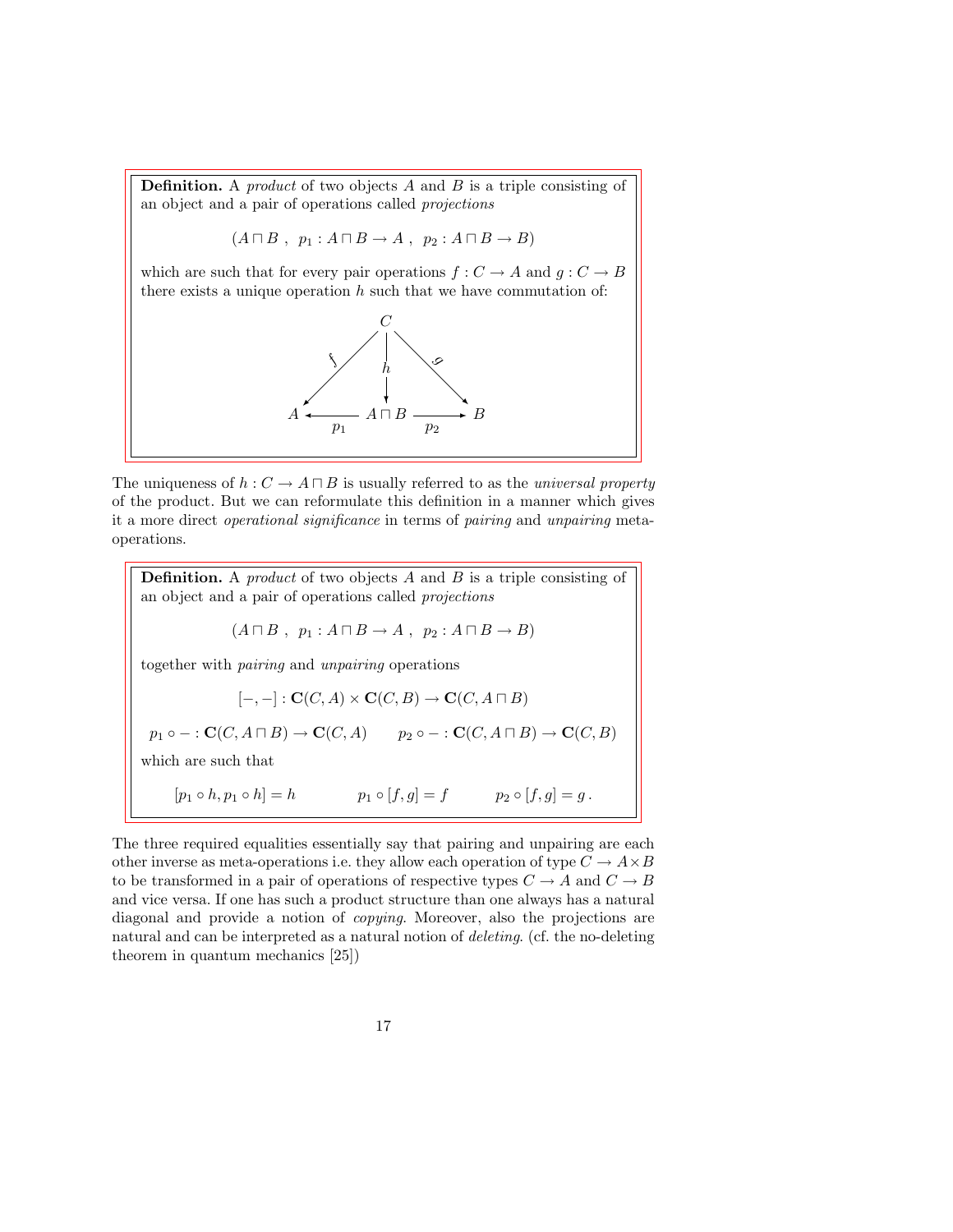Proposition. Products yield a monoidal tensor

$$
f\sqcap g:=[f\circ p_1, g\circ p_2]:A\sqcap B\to C\sqcap D
$$

for  $f : A \to C$  and  $g : B \to D$  and a *diagonal* 

$$
\Delta_A := [1_A, 1_A] : A \to A \sqcap A \, .
$$

Moreover, projections are natural i.e. we have commutation of:

$$
A \sqcap B \xrightarrow{f \sqcap g} C \sqcap D
$$
\n
$$
p_1
$$
\n
$$
A \longrightarrow C
$$
\n
$$
B \qquad p_1
$$
\n
$$
B \qquad p_2
$$
\n
$$
B \qquad P_1
$$

Specifying the idea of pairing and unpairing for states we have that the information encoded in any bipartite state

$$
\Psi:\mathbf{I}\to A\otimes B
$$

can be equivalently encoded in the pair

$$
\psi_1 = p_1 \circ \Psi : \mathbf{I} \to A
$$
 and  $\psi_2 = p_2 \circ \Psi : \mathbf{I} \to B$ 

which immediately excludes the possibility of *entanglement*. Hence, no-cloning is not a surprise at all in the presence of anything which even remotely behaves like entanglement. But pairing and unpairing are not the only meaningful metaoperations of their kind since there exist also the notions of copairing and counpairing, since there is indeed a dual notion to *product* named *coproduct* which is obtained by reversing all the arrows involved. A coproduct of two objects A and  $B$  is a triple consisting of an object and a pair of operations called *injections* 

$$
(A \sqcup B , q_1 : A \to A \sqcup B , q_2 : B \to A \sqcup B)
$$

which are such that for every pair operations  $f : A \to C$  and  $g : B \to C$  there exists a unique operation  $h$  such that we have commutation of:

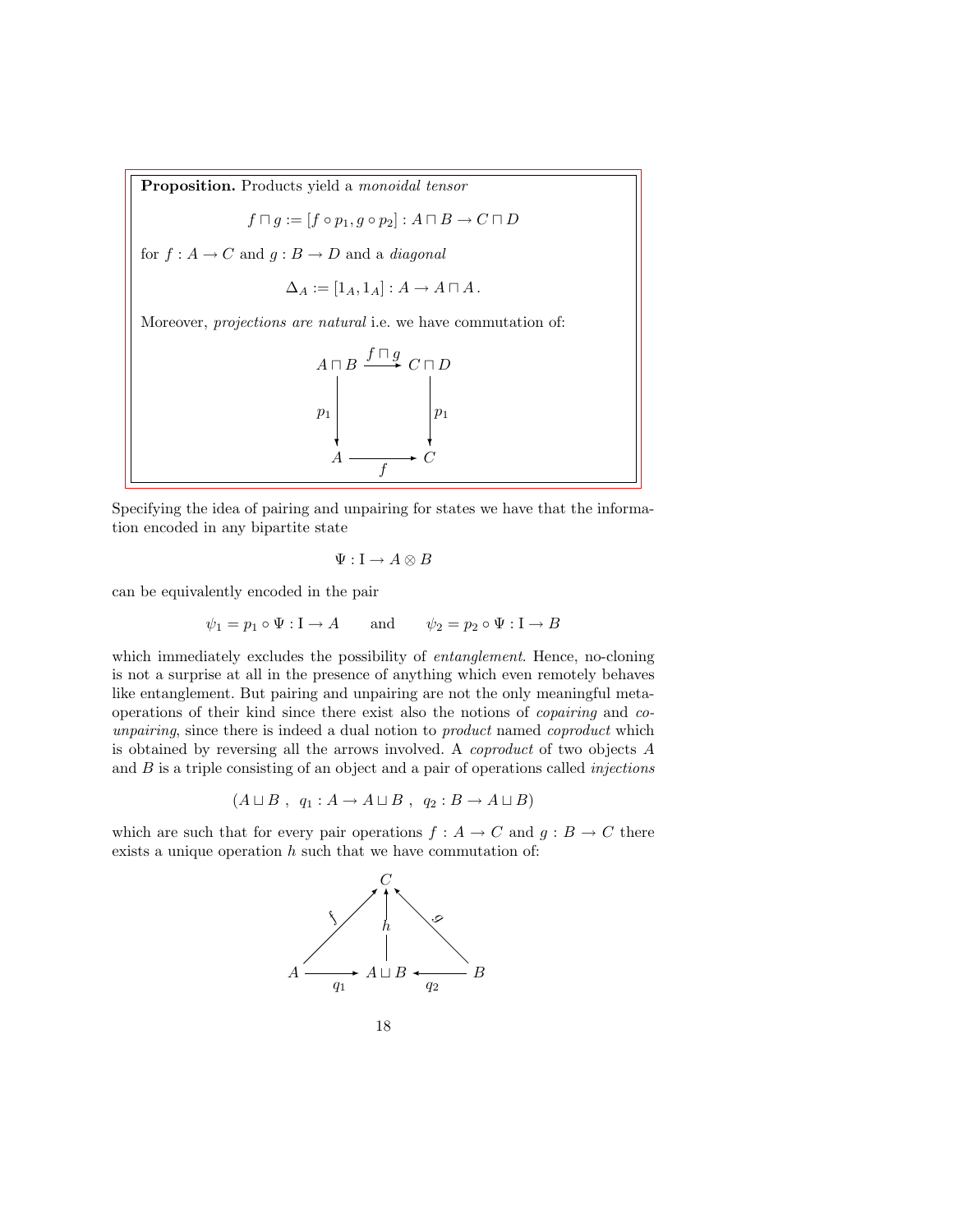From coproducts we can define a codiagonal

$$
\nabla_A = A \sqcup A \to A
$$

analogously as we defined a diagonal given products.

Linear logic. Quantum theory is of course not the only theory in which there are no natural notions of copying and deleting. E.g. in spoken language we have:

not not  $\neq$  not,

a fact which was well-known to one of the main builders of category theory Jim Lambek [22]. Both in computing and proof theory, absence of evident availability of copying and deleting captures resource sensitivity i.e. it counts how many times a resource is used. While much of the technical machinery was already available due to Jim Lambek, Saunders MacLane, Max Kelly and other category theoreticians, the name and conceptual understanding of linear logic has to be attributed to Jean-Yves Girard [17], and the full identification in category theoretic was provided in [27]. For a useful survey on category theory from the linear logician's perspective we refer to [10].

#### 8 Enriched categories

We will not get in detail on this mathematically highly non-trivial subject and refer the reader for an easy-going introduction to [11]. Here we just want to mention the existence of this particular way of adding more structure to categories, since we will encounter a simple example of it below. Consider the so-called Hilbert-Schmidt correspondence for finite dimensional Hilbert spaces i.e. given two Hilbert spaces  $\mathcal{H}_1$  and  $\mathcal{H}_2$  there is a *natural* isomorphism in **FdHilb**<sup>3</sup>

$$
\mathcal{H}_1^* \otimes \mathcal{H}_2 \simeq \mathbf{FdHilb}(\mathcal{H}_1, \mathcal{H}_2)
$$
 (3)

between the tensor product of  $\mathcal{H}_1^*$  (i.e. the *dual* of  $\mathcal{H}_1$ ) and  $\mathcal{H}_2$  and Hilbert space of linear maps between  $\mathcal{H}_1$  and  $\mathcal{H}_2$ . In particular do we have that  $\mathbf{FdHilb}(\mathcal{H}_1, \mathcal{H}_2)$ is itself a Hilbert space. Note also that there exists a linear map

$$
\mathbf{FdHilb}(\mathcal{H}_1, \mathcal{H}_2) \otimes \mathbf{FdHilb}(\mathcal{H}_2, \mathcal{H}_3) \to \mathbf{FdHilb}(\mathcal{H}_1, \mathcal{H}_3) :: (f, g) \mapsto g \circ f
$$

due to the universal property of the Hilbert space tensor product i.e. for each triple  $\mathcal{H}_1, \mathcal{H}_2, \mathcal{H}_3$  there exists a particular morphism in **FdHilb** which *internal*izes composition of linear maps. Hence we have a situation where the morphismsets of a category C are themselves structured as objects in (possibly another)

<sup>3</sup>Surprisingly enough, in much of the quantum mechanical literature (e.g. [5, 31]) one does not encounter this natural correspondence but rather an un-natural one namely  $\mathcal{H}_1 \otimes \mathcal{H}_2 \simeq$ **FdHilb** $(\mathcal{H}_1, \mathcal{H}_2)$  which is merely a bijection between sets and which is of course is bases dependent. The same is the case for many other notions used in the quantum physics literature. Life could be made so much easier if physicist would learn about the benefits of naturality.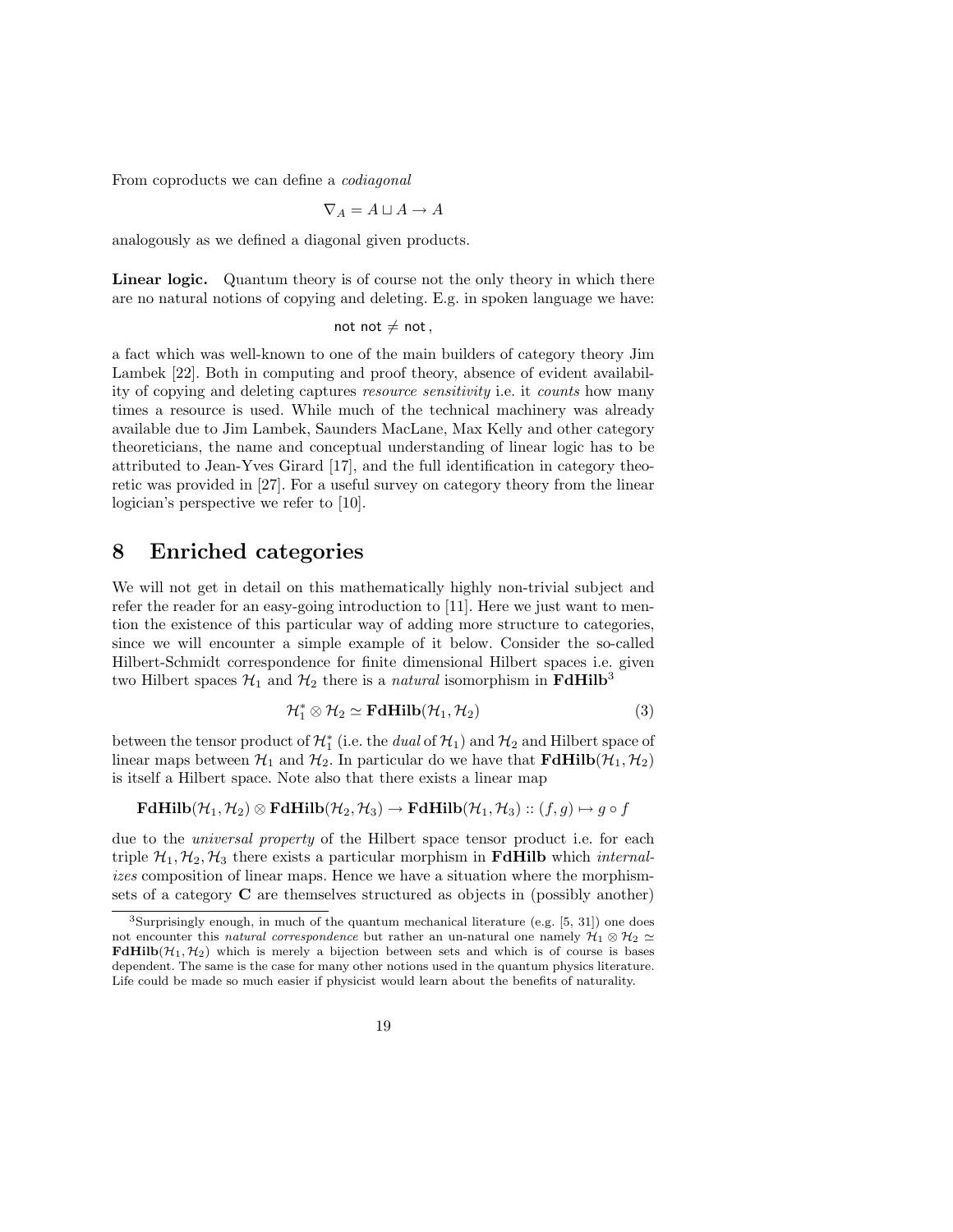category  $(D, \otimes)$  in such a manner that composition in C, i.e.

$$
-\circ- : \mathbf{C}(A,B) \times \mathbf{C}(B,C) \to \mathbf{C}(A,C),
$$

internalizes in  $(D, \otimes)$  as an explicit morphism

$$
c_{A,B,C} : \mathbf{C}(A,B) \otimes \mathbf{C}(B,C) \to \mathbf{C}(A,C).
$$

Such a category  $C$  is called  $D$ -enriched or simply a  $D$ -category. Each category is by definition a **Set**-category. A 2-dimensional category or simply, a 2-category is defined as a Cat-category. Similarly, a 3-category is a 2-Cat-category, and a  $(n + 1)$ -category is a **n-Cat**-category, a branch of category which currently intensively studied, and in particular strongly advertised by John Baez. A particular fragment FdHilb-enrichment (cf. FdHilb is itself FdHilb-enriched) is enrichment in commutative monoids **CMon** i.e. linear maps can be added.

#### 9 Logical closure

Categorical enrichment is not the only way to encode the Hilbert-Schmidt correspondence. From eq.(3) and  $(\mathcal{H}_1 \otimes \mathcal{H}_2)^* \simeq \mathcal{H}_1^* \otimes \mathcal{H}_2^*$  it follows that

 $\mathbf{FdHilb}(\mathcal{H}_1\otimes \mathcal{H}_2,\mathcal{H}_2)\simeq (\mathcal{H}_1^*\otimes \mathcal{H}_2^*)\otimes \mathcal{H}_3\simeq \mathcal{H}_1^*\otimes (\mathcal{H}_2^*\otimes \mathcal{H}_3)\simeq \mathbf{FdHilb}(\mathcal{H}_1,\mathcal{H}_2^*\otimes \mathcal{H}_3)$ 

Hence when defining a new connective between Hilbert spaces by setting

$$
\mathcal{H}_2 \Rightarrow \mathcal{H}_3 := \mathcal{H}_2^* \otimes \mathcal{H}_3\,,
$$

called implication, we obtain

$$
\mathbf{FdHilb}(\mathcal{H}_1\otimes \mathcal{H}_2, \mathcal{H}_2)\simeq \mathbf{FdHilb}(\mathcal{H}_1, \mathcal{H}_2\Rightarrow \mathcal{H}_3)
$$

which is a special case of the general situation of *monoidal closure*:

$$
C(A \otimes B, C) \simeq C(A, B \Rightarrow C)
$$

where we now assume (not necesarily being in a self-enriched context) that the isomorphism is natural in Set. <sup>4</sup> This is precisely the deductive content of general categorical logic, which states that for each proof

•  $f^{\vdash}$ :  $A \otimes B \to C$  'which deduces from A and B that C is true'

that there is a corresponding proof

<sup>&</sup>lt;sup>4</sup>Actually we have an example of a so-called *adjunction* between the two functors  $B \otimes$ and  $B \Rightarrow -$  for each object B of the category. While in many category theory books for very compelling mathematical reasons adjunction will be put forward as the most important mathematical concept of the whole of category theory, we unfortunately won't have the space here to develop it, and it would deviate us too much from our story line.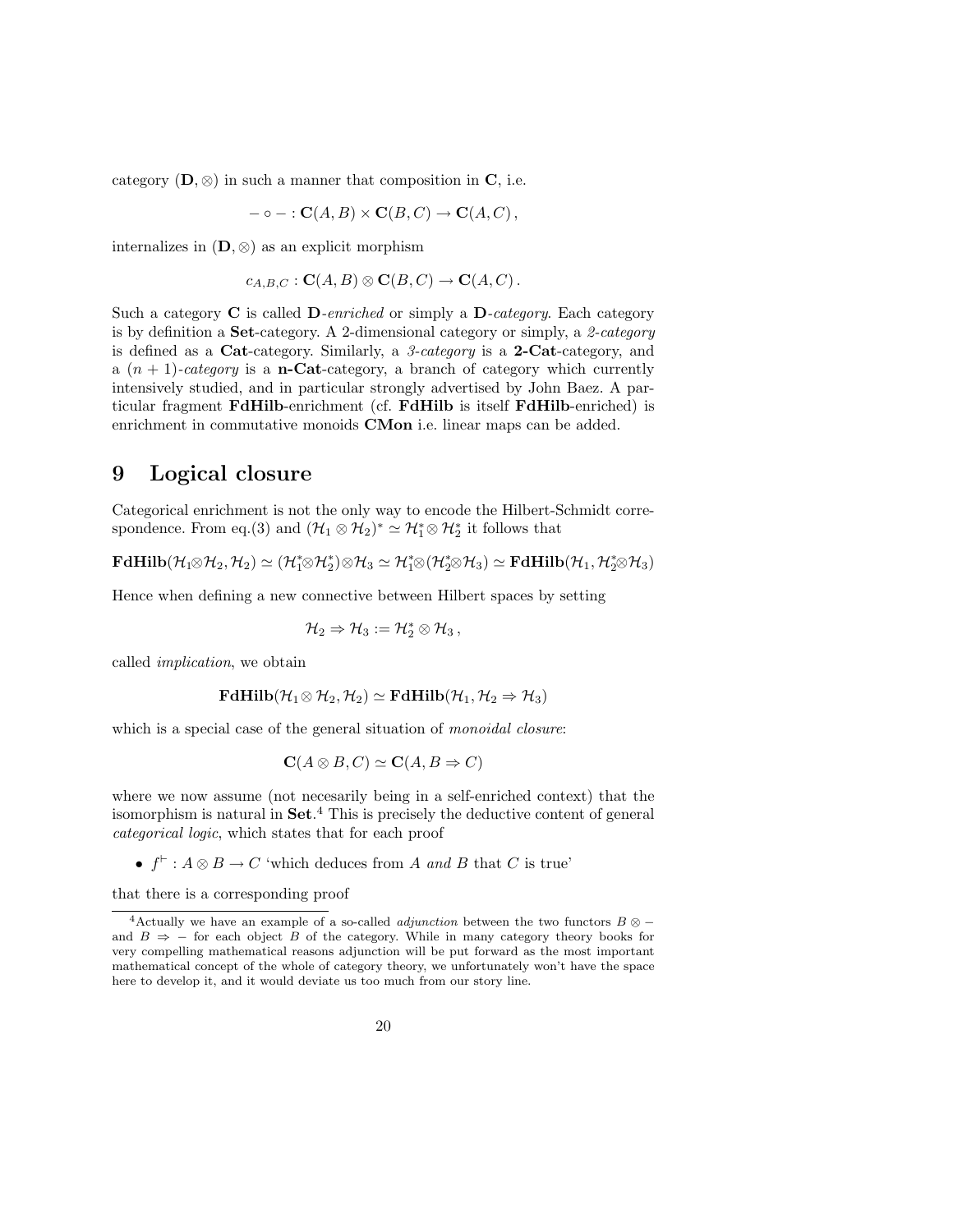#### •  $f_{\vdash} : A \to B \Rightarrow C$  'which deduces from A that B implies C'

and vice versa. A particular situation of monoidal closure is cartesian closure where the monoidal tensor is a categorical product i.e. we have

$$
C(A \sqcap B, C) \simeq C(A, B \Rightarrow C)
$$

— which of course is *not* the case for  $(\mathbf{FdHilb}, \otimes)$  since as we have seen above that a product structure prevents the existence of entanglement. The notion of a *topos* is an even more  $(\mathbf{Set}, \times)$ -resembling particular case of a cartesian closed category, so, although some have proposed topos theory to be used in the foundations of quantum mechanics, one fact is certain: a topos is manifestly non-quantum. Putting this in more technical terms, in **FdHilb** we have another (than cartesian closure) particular case of monoidal closure called ∗-autonomy [7], which requires that there exists an operation negation denoted by a star and which is such that we can derive the implication from it by setting

$$
A \Rightarrow B := (A \otimes B^*)^*
$$

which logically makes a lot of sense: A *implies B* when we do not have that  $A$ is true and that not B is true, that is, by the De Morgan law, that A implies B when we *either* have that *not*  $A$  is true or that  $B$  is true.

Proposition. A symmetric monoidal category which is both cartesian closed and ∗-autonomous can only be a preordered set.

This translates physically in the fact that if a quantum formalism would be cartesian closed then the only operation on a system which preserves it is the identity, which implies that there cannot be any non-trivial notion of unitarity.

But again, FdHilb has even more structure than ∗-autonomy, namely the fact that  $(A \otimes B)^* \simeq A^* \otimes B^*$ , which logically is a bit weird, stating that not  $(A \otimes B)^* \simeq A^* \otimes B^*$ , which logically is a bit weird, stating that not  $(A \otimes B)^* \simeq A^* \otimes B^*$ and  $B$ ) is equivalent to (not A) and (not B), hence it follows that and is the same as or. <sup>5</sup> This kind of logically degenerate monoidal categories in which the tensor is self-dual are called compact closed categories and where introduced by Max Kelly [20], in terms of a much simpler definition than the above one which we will discuss in the section 'Categorical quantumness'. Surprisingly, they arise in many more contexts than one would expect, for example in linguistics [23], in relativity since cobordism categories turn out to be compact closed [6], in concurrency theory [4], they also enable to formalize the mathematical notion of a knot, and of course, they consitute the key to axiomatizing quantum entanglement [2, 3].

<sup>&</sup>lt;sup>5</sup>This logical view highly contrasts the Birkhoff-von Neumann proposal in [9] that *quantum* logic is a weak logic in which we can do less than classical logic. In fact, we can do more!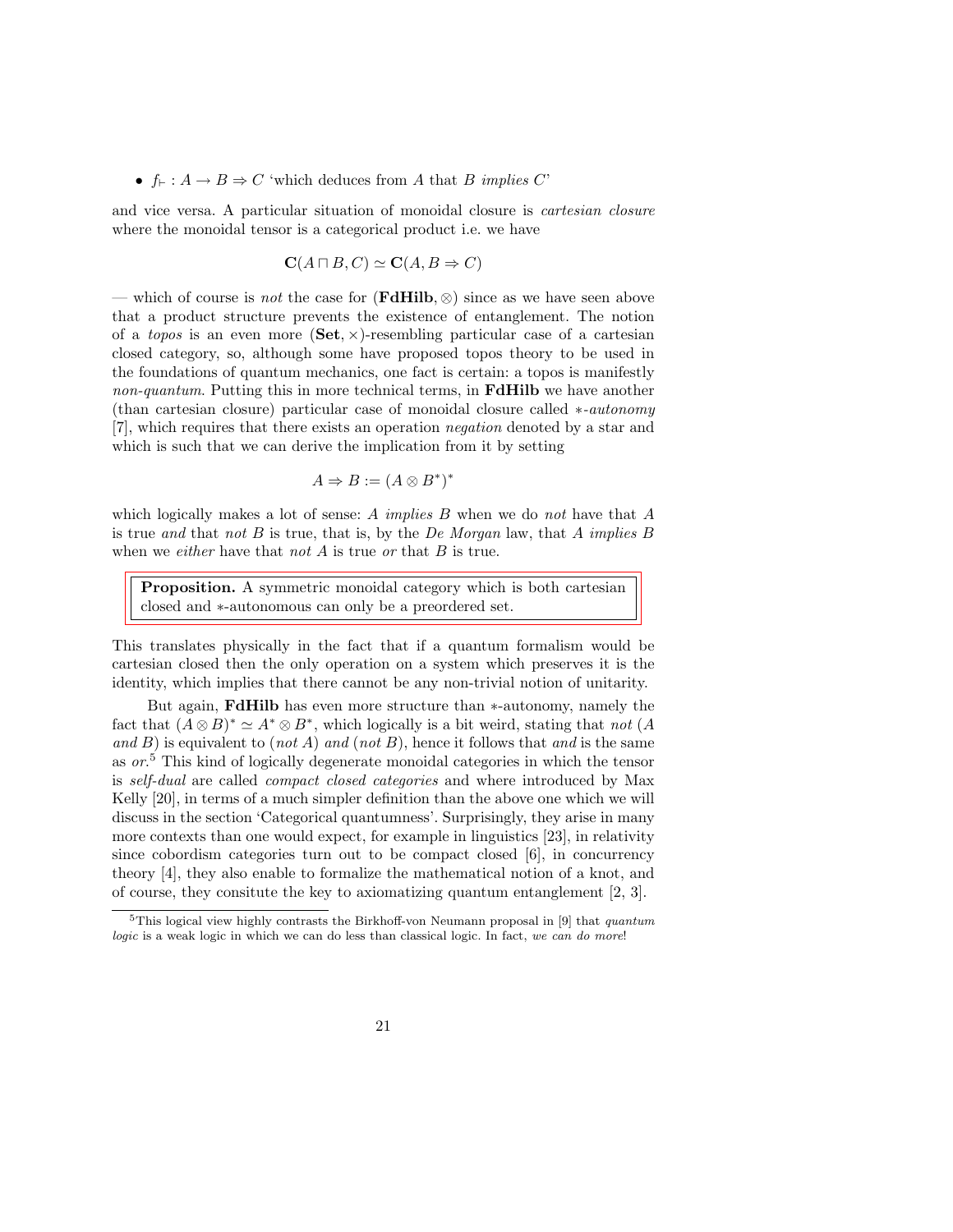### 10 Categorical matrix calculus

While till now we have focussed on the tensor product of Hilbert spaces, in this section we show how the direct sum of Hilbert spaces carries the matrix calculus. If an object is both terminal and initial we call it a zero-object and in that case there is a unique zero-maps between any two objects:



and these zero-maps are moreover closed under composition:



Assume that in addition to this we have a situation of what we roughly describe as 'coinciding products and coproducts', and which we will denote by  $-\oplus -$ . Since in this case we both have diagonal  $\Delta$  and a codiagonal  $\nabla$ , for each pair  $f, g: A \rightarrow B$  we can define the following sum:

$$
f+g:=A\stackrel{\Delta}{\longrightarrow}A\oplus A\stackrel{f\oplus g}{\longrightarrow}A\oplus A\stackrel{\nabla}{\longrightarrow}A
$$

and by naturality of  $\Delta$  and  $\nabla$  it moreover follows that

 $(f_1 + f_2) \circ g = (f_1 \circ g) + (f_2 \circ g)$   $f \circ (g_1 + g_2) = (f \circ g_1) + (f \circ g_2).$ 

One verifies that we obtain CMon-enrichment. But we also both have projections and injections so for each morphism

$$
f:A\oplus B\to C\oplus D
$$

we can write down a matrix

$$
(f_{ij})_{ij} = \begin{pmatrix} p_1 \circ f \circ q_1 & p_1 \circ f \circ q_2 \\ p_2 \circ f \circ q_1 & p_2 \circ f \circ q_2 \end{pmatrix}
$$

and it turns out that we obtain a full-blown matrix calculus in which we can add and multiply in the usual linear-algebraic fashion. The exact notion which captures the above situation is that of a *biproduct*. We give two alternative equivalent definitions.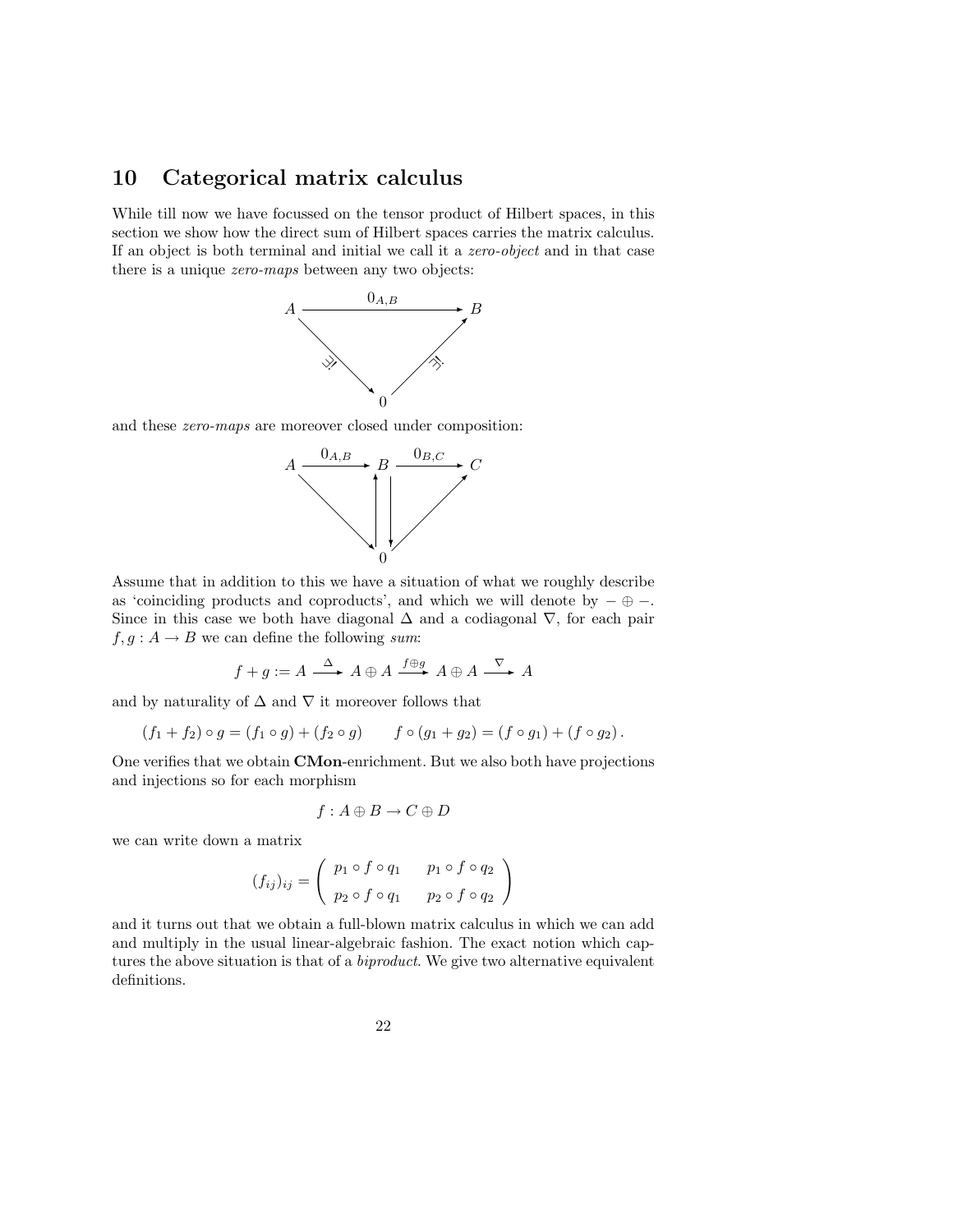Definition. If C has a 0-object, products and coproducts and if all morphisms with matrix 1 0  $\begin{pmatrix} 1 & 0 \\ 0 & 1 \end{pmatrix}$ are isos then C has biproducts.

Definition. If C is CMon-enriched and if there are morphisms  $A \stackrel{p_1}{\longleftarrow}$  $q_1$  $\frac{p_1}{\longrightarrow} A \oplus B \xrightarrow{p_2}$  $q_2$ B with  $p_i \circ q_j = \delta_{ij}$   $\sum_i q_i \circ p_i = 1_{A \oplus B}$ then **C** has *biproducts*.

Each such biproduct category admits an additive and multiplicative matrix calculus, and each category with numbers as objects and  $n \times m$ -matrices in a commutative semiring as morphisms yields a biproduct category. In particular  $(Rel, +)$ and ( $Vect_{\mathbb{K}}, \oplus$ ) are biproduct categories.

Distributivity. We have now seen that in FdHilb there exist two monoidal structures, namely the ⊗-structure which captures entanglement, and the ⊕ structure which provides the matrix calculus. But these two are not at all independent since there exists a distributivity natural isomorphism:

$$
(A_1 \oplus A_2) \otimes C \xrightarrow{\qquad (f_1 \oplus f_2) \otimes g} (B_1 \oplus B_2) \otimes D
$$
\n
$$
\bigcup_{(A_1 \otimes C) \oplus (A_2 \otimes C)} \xrightarrow{\qquad (f_1 \otimes g) \oplus (f_2 \otimes g)} (B_1 \otimes D) \oplus (B_2 \otimes D)
$$

Such a distributity isomorphism is a very useful tool which for example can be used to encode classical communication between agents [2]:

$$
(\mathrm{I} \oplus \mathrm{I}) \otimes Agent \simeq (\mathrm{I} \otimes Agent) \oplus (\mathrm{I} \otimes Agent).
$$

However, while the ⊗-structure and ⊕-structure clearly behave very different, the first is in the case of finite dimensional objects derivable from the second. Indeed, given a biproduct category  $BP$  with an object I such that  $BP(I, I)$  is commutative, define a new category:

23

• the objects are the natural numbers  $\mathbb{N} \simeq \{I \oplus \ldots \oplus I\}$  $\overbrace{n}$  $\mid n \in \mathbb{N}\}$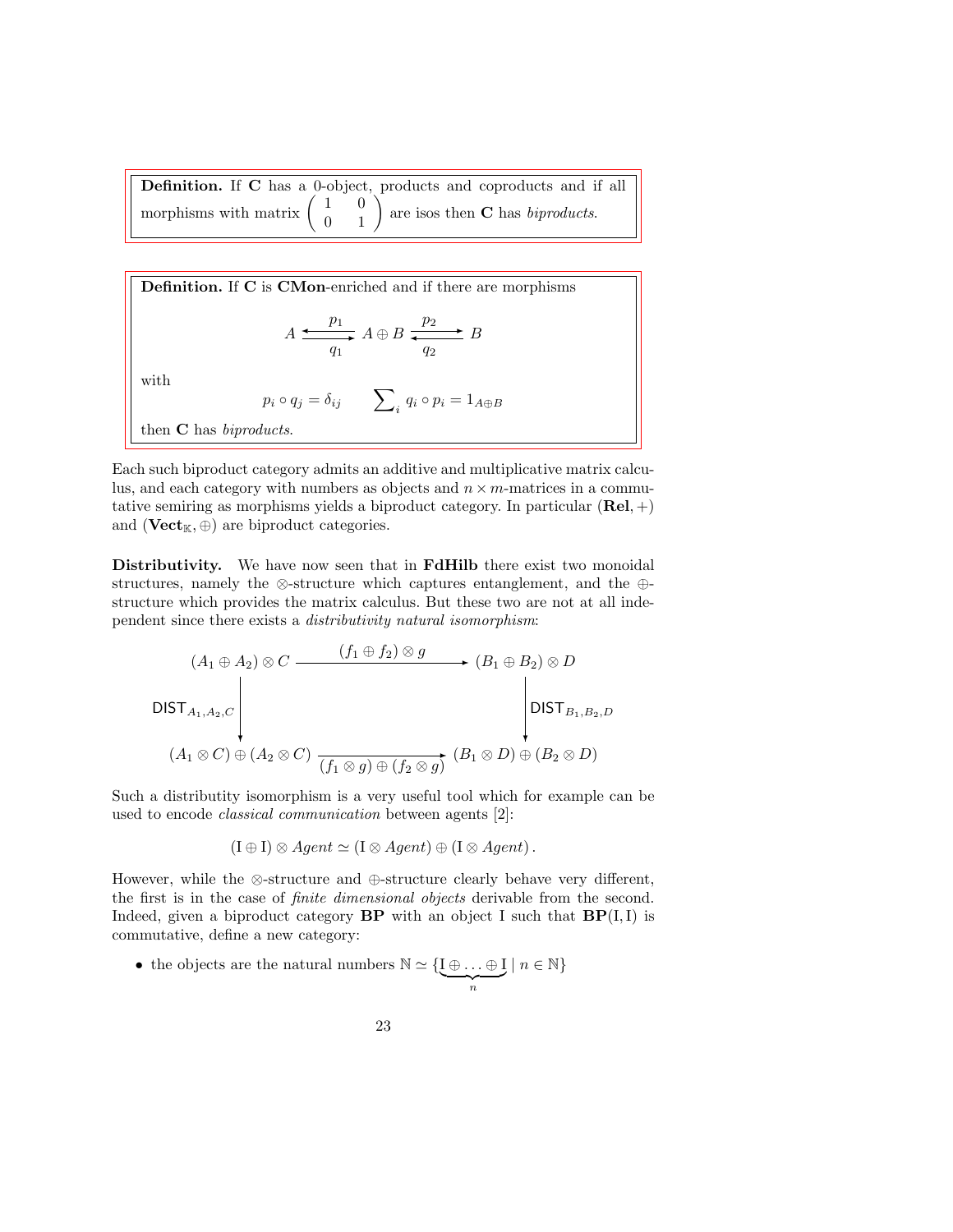- the morphism sets are  $\mathbf{D}(n,m) = n \times m$  matrices in  $\mathbf{BP}(I,I)$
- the tensor is  $(I \oplus \ldots \oplus I)$  $\overbrace{n}$  $)\otimes (\mathrm{I}\oplus \ldots \oplus \mathrm{I})$  $\frac{1}{m}$  $) := I \oplus \ldots \oplus I$  $\overline{n \times m}$

In turns out that we always obtain a *compact closed category*, something which can exist independently without the presence of an underlying biproduct structure. We strongly believe that the essence of quantum mechanics does not lie in its matrix calculus but in the independent structure of the tensor product. Recall here that unveiling the underlying axiomatic structure of quantum mechanics was a quest started by the formalism's creator John von Neumann [29], initiated in [9], but did not lead to a satisfactory ending [26]. The main difficulty was the axiomatization of the tensor product. We believe that the missing ingredient is the concept of monoidal categories and its underlying operational significance.

### 11 Categorical quantumness

In [2, 3] Abramsky and myself striped down the tensor product to its bare categorical bones. The structure which we discovered was a slightly refined version of Kelly's compact closure [20] which we called strong compact closure. But the greatest virtue of this structure is that, as it was the case for monoidal categories, it can still be captured by a simple graphical calculus, as surveyed in my lecture notes entitled Kindergarten Quantum Mechanics [13]. What we need to add to the symmetric monoidal graphical calculus is orientation of the lines connecting the boxes and an operation adjoint which reverses boxes:



and, crucially, for each object A a Bell-state  $\eta_A : I \to A^* \otimes A$ , and hence, by the adjoint, also a *Bell-costate*  $\eta_A^{\dagger} : A^* \otimes A \to \mathbb{I}$ :



These are subjected to the following sole axiom: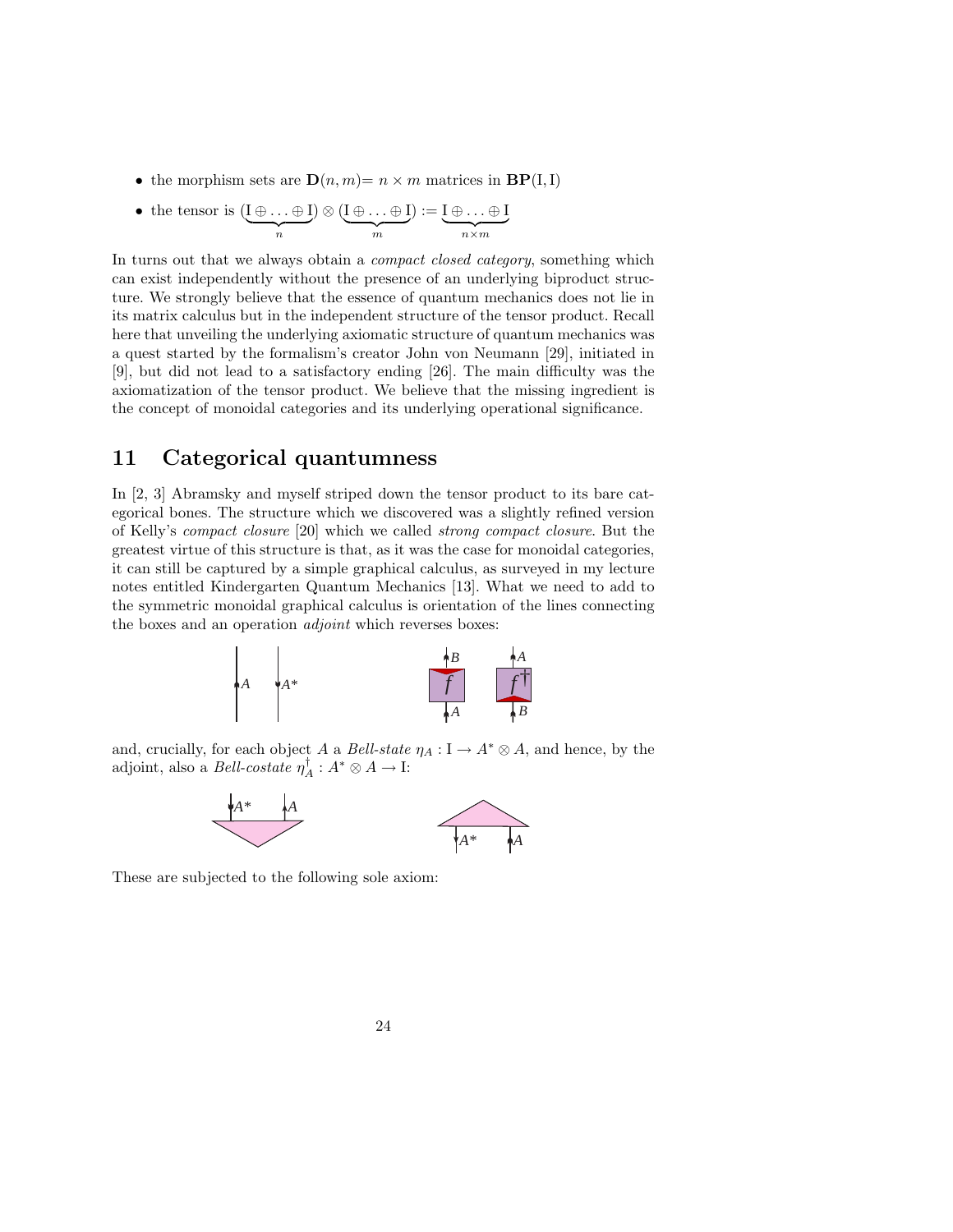

and if we extend the graphical notation of Bell-(co)states a bit:



we obtain a far more lucid interpretation for the axiom:



which now tells us that we are allowed to *yank* the black line:



It turns out that with this bit of structure we basically capture all the behavioral properties of quantum mechanics, and are even able to define notions such as inner-product, unitarity, Hilbert-Schmidt inner-product, Hilbert-Schmidt mapstate duality, projection, positivity, measurement, Born-rule (which provides the probabilities) [2, 3], transposition vs. adjoint, global phase and elimination thereof, vectorial vs. projective formalism [12], full and partial trace [19], completely positive maps and Jamiolkowski map-state duality  $[28]$ .<sup>6</sup> Inventing the quantum teleportation protocol boils down in this calculus to a trivial application of yanking:

<sup>6</sup>While Selinger's notation [28] looks different from ours [13], it is equivalent.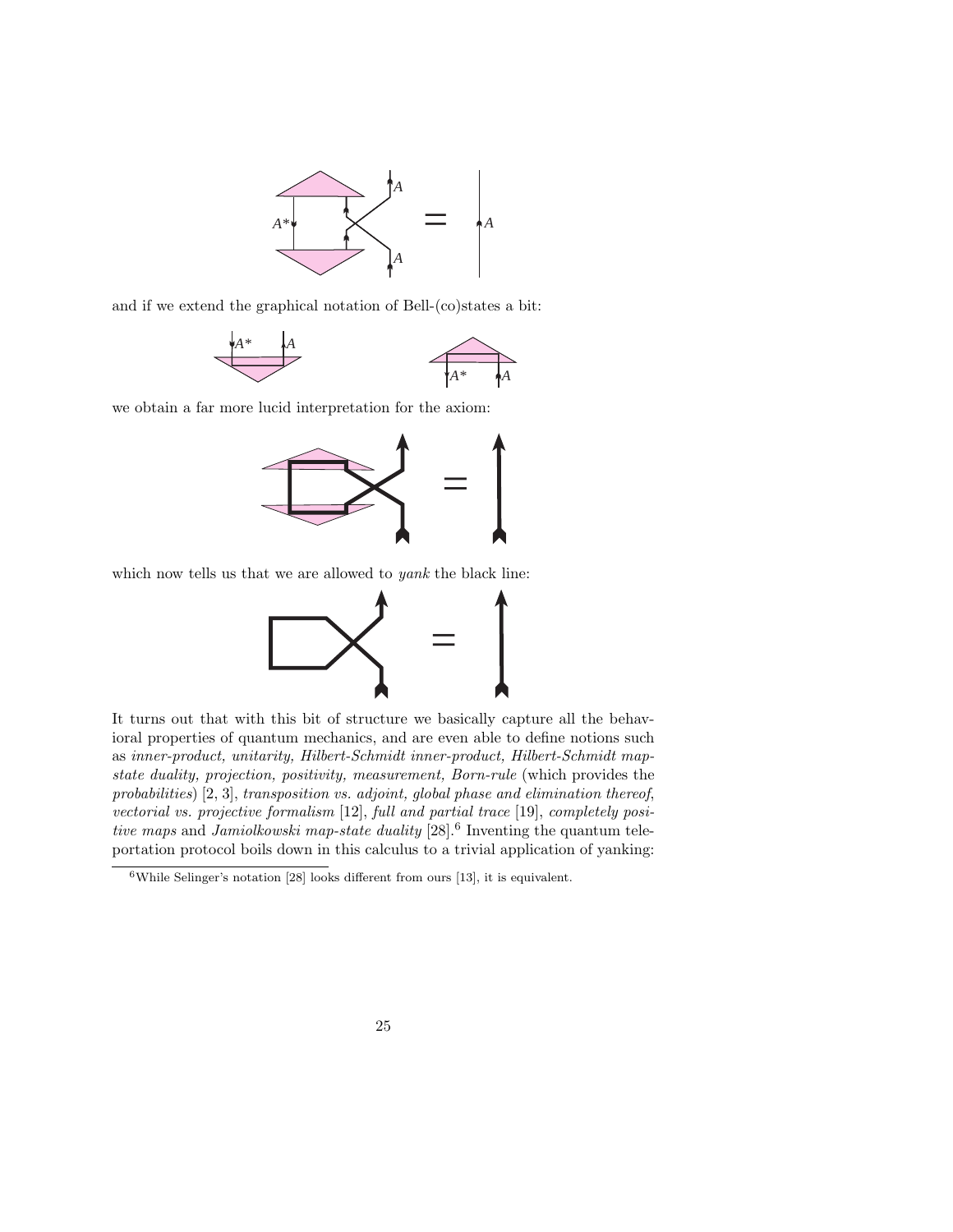

In fact, this calculus is a very substantial 2-dimensional extension of Dirac's calculus. We invite the reader to continue this journey in [13] and in the more technical papers [2, 3, 12, 28].

## 12 Conclusion

The world of monoidal categories provides an extremely powerful starting point for building physical theories. This is because monoidal categories embody in a non-compromising fashion the structure of physical processes/interventions. On the other hand, category theory encompasses important mathematical disciplines such as group theory, linear algebra and the theory of partial orders. It provides the appropriate setting to study notions such as deleting and copying of information, provides an exact concept of canonicity (e.g. bases independence), is able to encode computational practice such as matrix calculus and Dirac's bra-ket formalism, allows quantum entanglement and quantum mechanics as a whole to be axiomatized, and there are many more examples of this kind.

One philosophical question remains: how can it be that category hasn't had more impact by now in many areas of science — with the exceptions of computer science semantics and proof theory. We think that it has much to do with the presentation of the material which makes it essential inaccessible for many, and this is partly due to the elitism of certain category theoreticians. There is also the discomforting fact that a vast part of the traditional mathematics community is allergic to any kind of mathematical practice which is not purely a matter of problem solving, but rather about conceptualization and structural unification, and this has prevented category theory to become a part of mathematics education — our department at Oxford University is a fortunate exception to this, providing a category theory course both to computer science an mathematics students. The development of graphical calculi, their connections with category theory, and their important applications in Fields Medal awarding regions of mathematical practice has the potential to break this deadlock.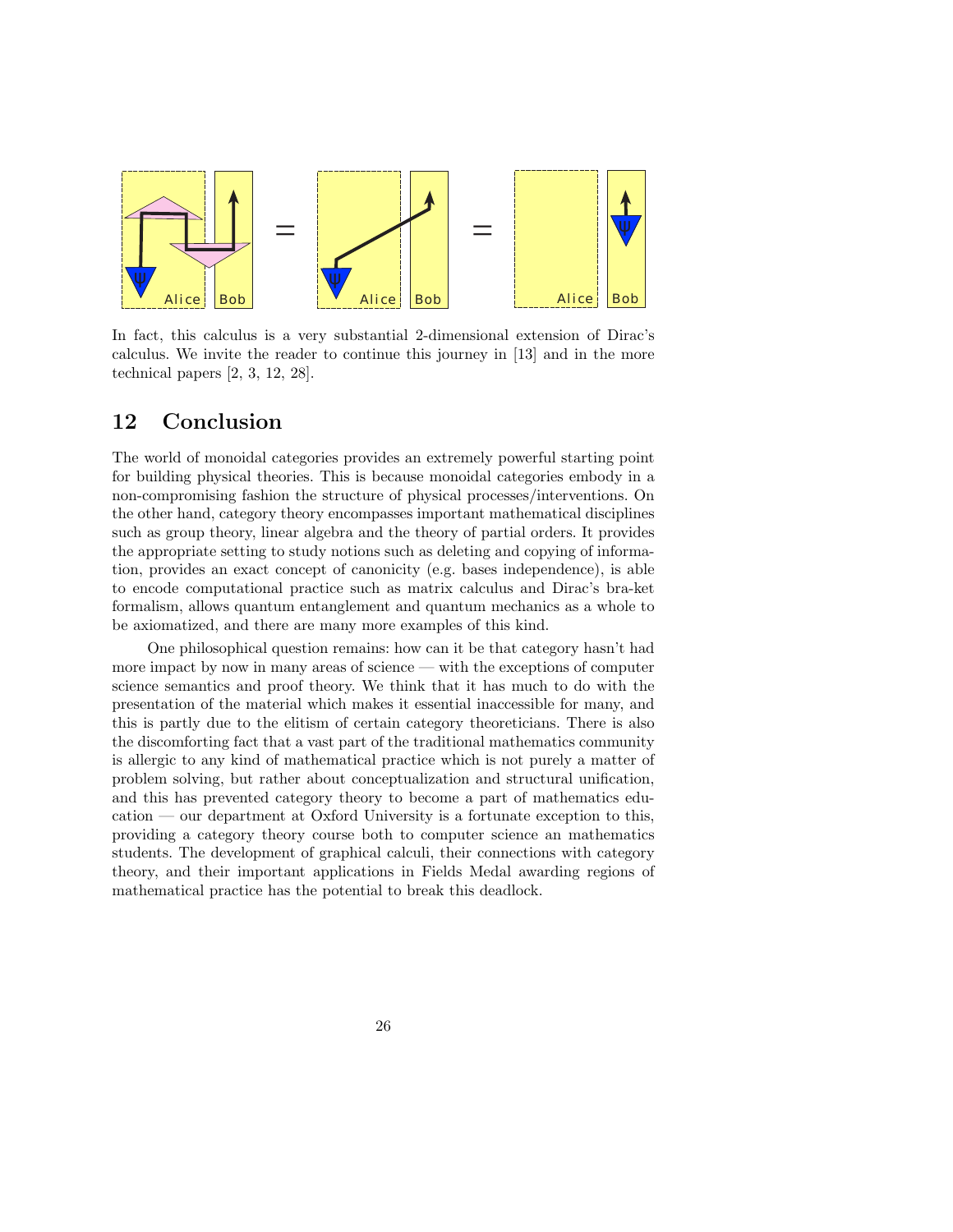## Acknowledgments

This journey was put together as an invited tutorial on 'category theory for quantum informaticians' at the Perimeter Institute for Theoretical Physics in July 2005 and was also presented as an invited talk at the conference 'Impact of Categories' at the Ecole Normale Supérieure in Paris in October 2005. This work was supported by the EPSRC grant EP/C500032/1 on High-Level Methods in Quantum Computation and Quantum Information.

## References

- [1] Abramsky, S. (2002  $\rightarrow$  ...) Categories, Proofs and Programs. Course at Oxford University Computing Laboratory. Documentation and lecture notes are available at web.comlab.ox.ac.uk/oucl/courses/topics05-06/cpp/
- [2] Abramsky, S. and Coecke, B. (2004) A categorical semantics of quantum protocols. In: Proceedings of the 19th Annual IEEE Symposium on Logic in Computer Science (LiCS'04), IEEE Computer Science Press. An extended & improved version is available at arXiv:quant-ph/0402130
- [3] Abramsky, S. and Coecke, B. (2005) Abstract physical traces. Theory and Applications of Categories 14, 111–124. Available at http://www.tac.mta.ca/ tac/volumes/14/6/14-06abs.html
- [4] Abramsky, S., Gay, S. J. and Nagarajan, R. (1995) Interaction categories and foundations of typed concurrent programming. In: Deductive Program Design: Proceedings of the 1994 Marktoberdorf International Summer School, pp. 35– 113, NATO ASI Series F, Springer-Verlag.
- [5] Arrighi, P. and Patricot, C. (2004) On quantum operations as quantum states. Annals of Physics 311, 26–52. arXiv:quant-ph/0307024
- [6] Baez, J. (2004) Quantum quandaries: a category-theoretic perspective. In: S. French et al. (Eds.) Structural Foundations of Quantum Gravity, Oxford University Press. arXiv:quant-ph/0404040
- [7] Barr, M. (1979) \*-Autonomous Categories. Lecture Notes in Mathematics 752, Springer-Verlag.
- [8] Benabou, J. (1963) Categories avec multiplication. Comptes Rendus des Séances de l'Académie des Sciences. Paris. 256, 1887–1890.
- [9] Birkhoff, G. and von Neumann, J. (1936) The logic of quantum mechanics. Annals of Mathematics 37, 823–843.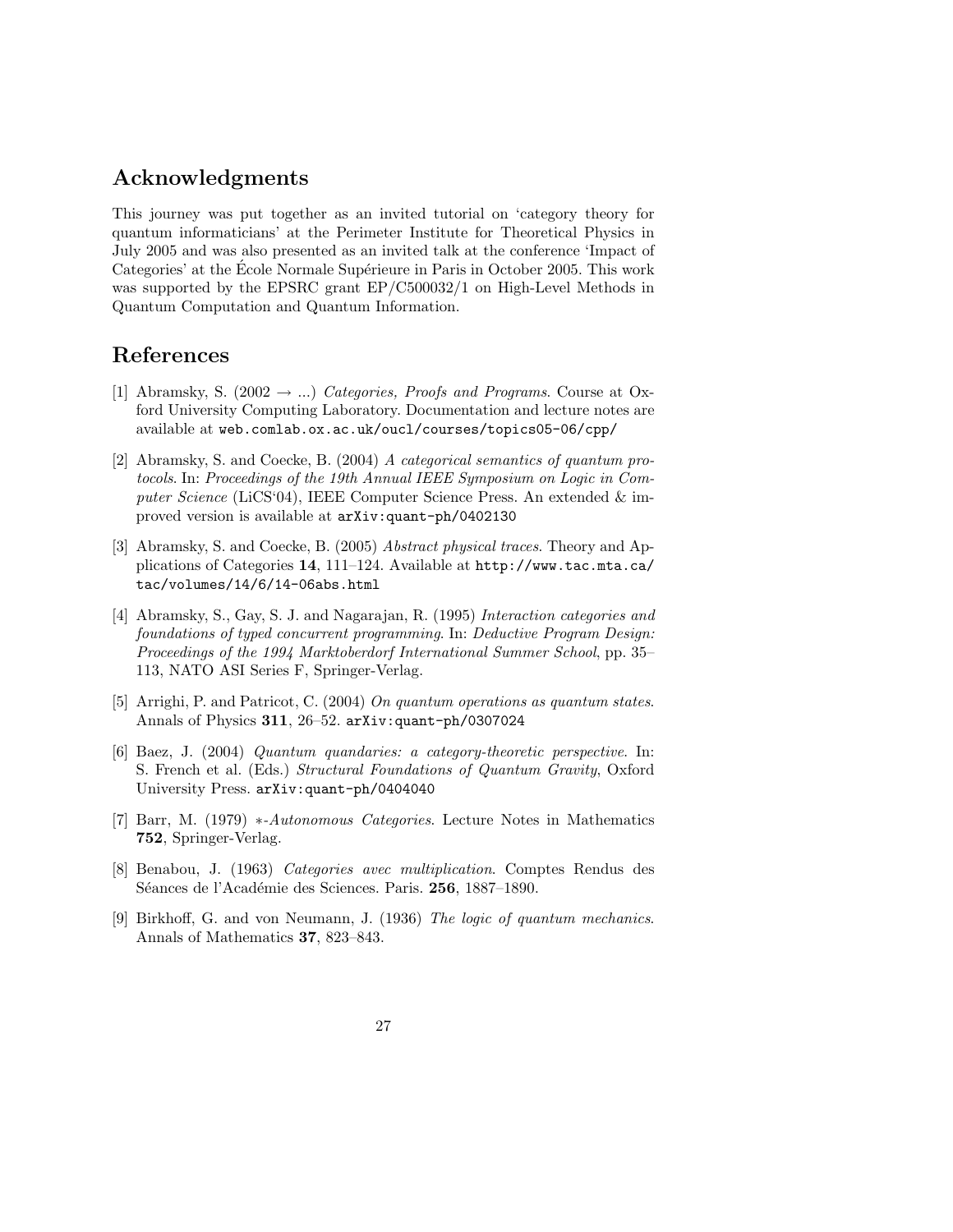- [10] Blute, R. and Scott, Ph. (2004) Category theory for linear logicians. In: Linear Logic in Computer Science, T. Ehrhard, J.-Y. Girard, P. Ruet and Ph. Scott, pp. 3–64, London Mathematical Society Lecture Note Series 316, Cambridge University Press.
- [11] Borceux, F. and Stubbe, I. (2000) Short introduction to enriched categories. In: Current Research in Operational Quantum Logic: Algebras, Categories, Languages, pp. 167–194, B. Coecke, D. J. Moore and A. Wilce, Fundamental Theories of Physics 111, Kluwer.
- [12] Coecke, B. (2005) De-linearizing linearity: Projective quantum axiomatics from strong compact closure. Electronic Notes in Theoretical Computer Science, Proceedings of the 3rd International Workshop on Quantum Programming Languages. arXiv:quant-ph/0506134
- [13] Coecke, B. (2005) Kindergarten quantum mechanics lecture notes. In: Quantum Theory: Reconsiderations of the Foundations III. A. Khrennikov, Ed., American Institute of Physics Press. arXiv:quant-ph/0510032
- [14] Dirac, P. A. M. (1947) The Principles of Quantum Mechanics (third edition). Oxford University Press.
- [15] Eilenberg, S. and Mac Lane, S. (1945) General theory of natural equivalences. Transactions of the American Mathematical Society, 58, 231–294.
- [16] Finkelstein, D. R., Jauch, J. M., Schiminovich, D. and Speiser, D. (1962) Foundations of quaternion quantum mechanics. Journal of Mathematical Physics 3, 207–220.
- [17] Girard, J.-Y. (1987) Linear logic. Theoretical Computer Science 50, 1–102.
- [18] Joyal, A. and Street, R. (1991) The Geometry of tensor calculus I. Advances in Mathematics 88, 55–112.
- [19] Joyal, A., Street, R. and Verity, D. (1996) Traced monoidal categories. Proceedings of the Cambridge Philosophical Society 119, 447–468.
- [20] Kelly, G. M. (1972) Many-variable functorial calculus I. In: Coherence in Categories, pp.66–105, G. M. Kelly, M. Laplaza, G. Lewis and S. Mac Lane, Eds., Lecture Notes in Mathematics 281, Springer.
- [21] Kelly, G. M. and Laplaza, M. L. (1980) Coherence for compact closed categories. Journal of Pure and Applied Algebra 19, 193–213. Transactions of the American Mathematical Society, 58, 231–294.
- [22] Lambek, J. (1958) The mathematics of sentence structure. American Mathematics Monthly 65, 154–169.